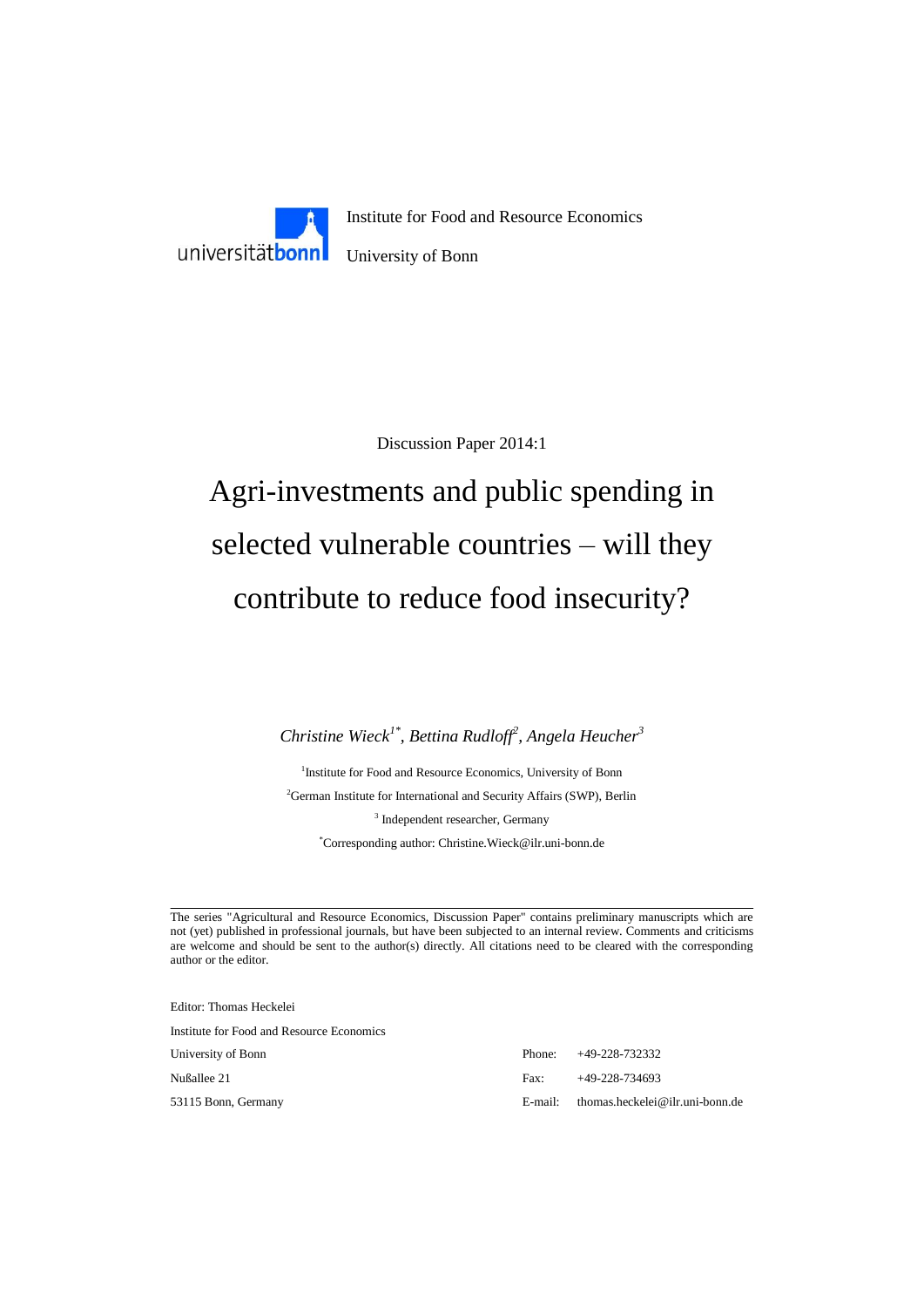## Agri-investments and public spending in selected vulnerable countries – will they contribute to reduce food insecurity?

*Christine Wieck, Bettina Rudloff, Angela Heucher*

#### **Abstract**

Using a panel data set for about 70 countries, this paper jointly analyzes agriinvestment trends and food security developments in vulnerable countries. This work empirically connects two mainly independent debates about impacts of agri-investments on food security and on the proposed responsible investment policy frameworks and its contribution to achieve food security. The results indicate the special relevance of private investments, domestic or foreign. The domestic situation in target countries in terms of governance is relevant: Good governance supports food security. The findings underline the importance of the recently developed responsible investments guidelines as they shall contribute that investments maintain their potential positive influence on economic development and food security.

**Keywords:** Agri-investments, food security, determinants, responsible investment **JEL classification:** F53, F21, 013, 016

#### **1 Introduction**

The need for more capital inflow into the agricultural sector is often stated: The Food and Agricultural Organization (FAO) estimates that globally an additional 83 billon dollar private money per year is required in developing countries' agriculture to meet the constantly increasing food demand in 2050 (FAO 2009, p. 4, Heumesser and Schmidt 2012 p. 4). Agricultural capital – capital inflow into the agricultural sector - is regarded as especially effective: It is not only seen as the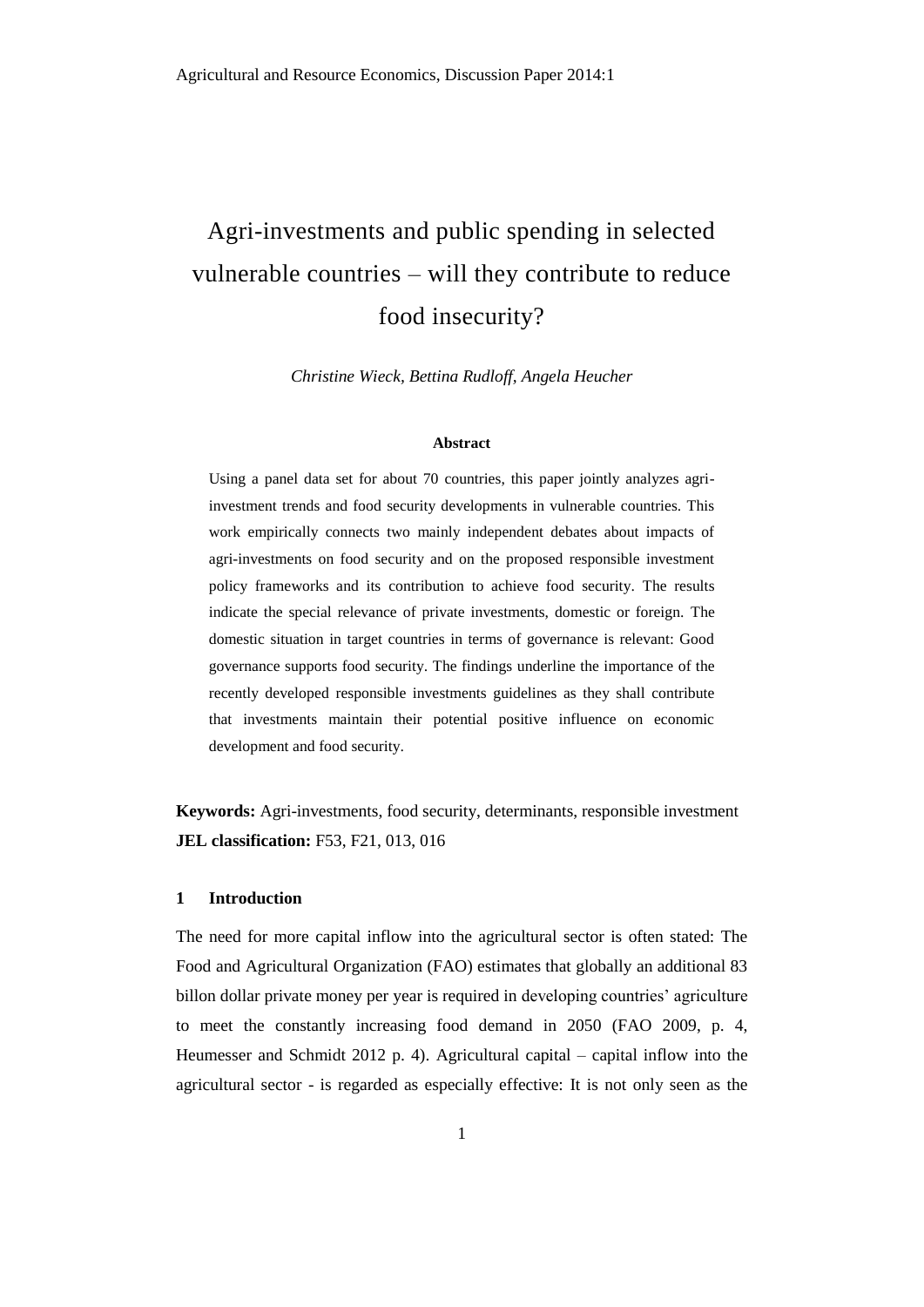most effective strategy for reducing poverty and food insecurity*<sup>1</sup>* in rural areas of developing countries (FAO 2013a), but is also often considered to generate higher returns compared to investments in other sectors (FAO 2012a).

However, the past empiric spending patterns contradict these findings: Globally, agricultural development aid lost importance as its share in overall development aid declined from nearly 20% in the 1980s to 6% in the year 2011 (OECD 2013a). The same happened to domestic public budgets dedicated to agriculture: They diminished slightly from 4.6% of all national public expenditures in 1995 to 4.2% in 2007 (IFPRI 2010, p. 8). Foreign private investment offset this declining trend as inflows quintupled in size in recent years especially in developing countries (Rudloff 2012, p. 8). However, foreign private investments in the agricultural sector only address a negligible part of 0.1 % of all private investments (Rudloff 2012, p. 7ff) in agriculture as the main capital results from the capital invested by the farmers themselves and related domestic agribusiness partners (FAO 2012a).

With rising food prices it can be expected that investments will become more attractive in the years to come. One could then hypothesize that resilience towards food insecurity will also benefit from these positive agri-investment developments and that national and global food security indicators will thus improve. This hypothesis is underlined by FAO's observation that in countries that made insufficient progress towards achieving the Millennium Development Goals, the average on-farm investment per worker has declined by about 1 per cent annually (FAO 2012b, p. 5f). Simultaneously, several initiatives have been started in recent years to draft accompanying guidelines on how to make investments more responsible so that negative repercussions are avoided. Such negative

l

<sup>&</sup>lt;sup>1</sup> We follow the conventional definition of food security as introduced by the World Food Summit in the year 1996 (FAO 1996). In recent years, the term "Food and Nutrition Security" became common practice combining the aspects of foods security and nutrition security (Pangaribowo et al. 2013, p.5).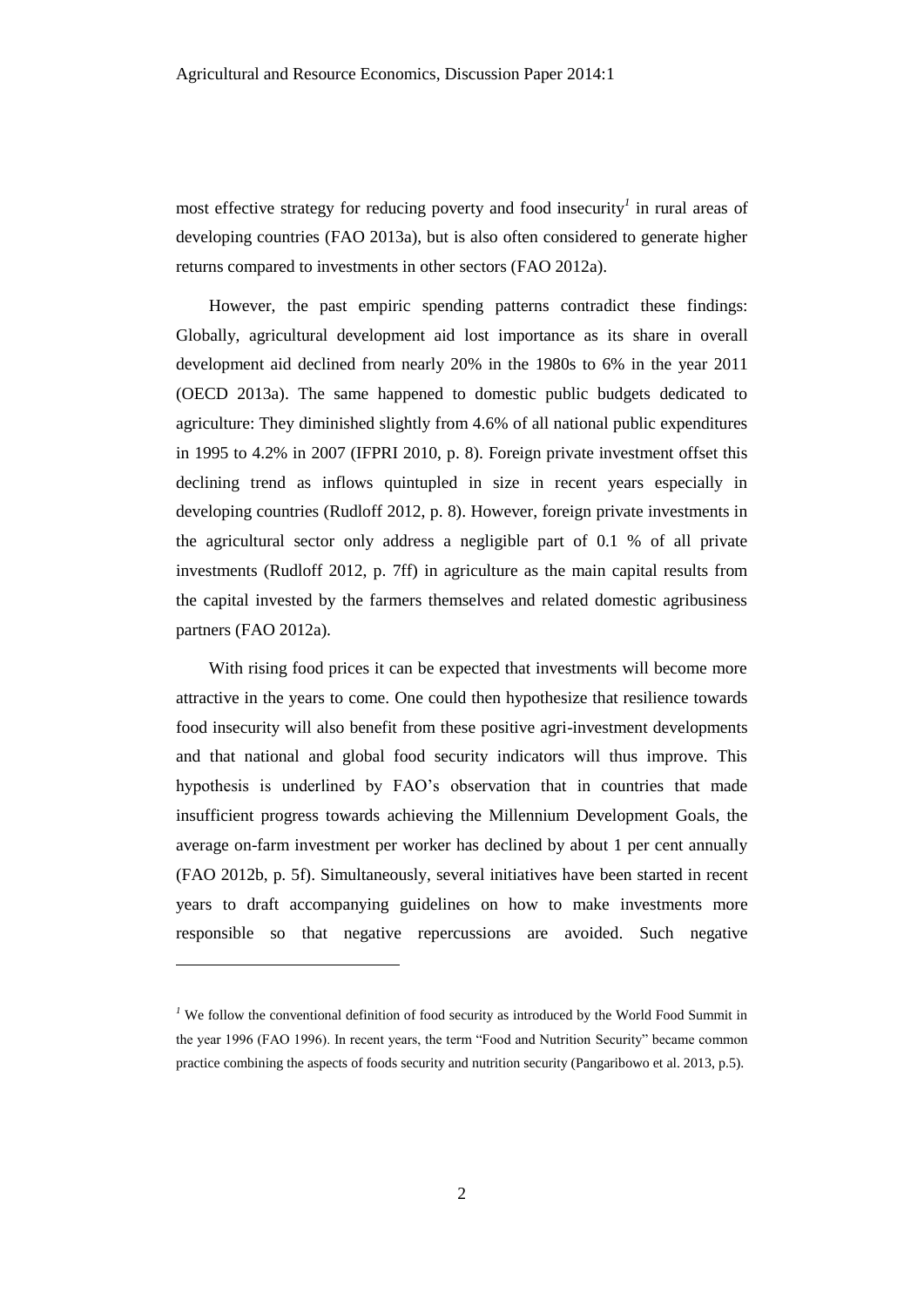consequences often became public in the context of large scale land investments in developing countries. Examples of these initiatives on responsible investments include the 2011 UNCTAD/ FAO/ IFAD/ World Bank Principles for Responsible Agricultural Investments (PRAI, UNCTAD 2013a), the 2012 FAO principles for Responsible Agricultural Investments (RAI, FAO 2012c) or the 2013 OECD Policy Framework for Investment in Agriculture (PFIA, OECD 2013b).

Building on a panel data set for about 80 vulnerable countries containing information on different types of agri-investments and public spending, food security developments, and other country characteristics, the objective of this paper is to jointly analyze agri-investment trends and food security developments in vulnerable countries. We use a broad understanding of the term "spending" encompassing both traditionally productive companies' investments and public expenditures. This follows the FAO's categories of *public domestic capital* (via agricultural budgets), *public international aid* (agricultural development assistance), *private domestic capital* (capital stock) and *private international investments* (inflows of foreign direct investments, specified for land investments) (FAO 2012 b). *<sup>2</sup>* The empirical findings are then discussed against the background of the proposed policy frameworks on responsible investments. This work empirically connects two until now mainly independent debates about first, importance and second, impacts of agri-investments on food security and reflects

l

<sup>&</sup>lt;sup>2</sup> In economic theory, a distinction of capital according to the time path of capital returns is made with an investment being defined as one where one abstains from today's consumption to generate income in the future. Therefore the costs and benefits of the investment are not taking place in the same period whereas for an investment considered an (public or private) expenditure the return happens in the same period (FAO 2012b, p. 9). Expenditures often focus on public spending like subsidies or state aid for which budgets periods are defined administratively. For investments it usually holds that some productive impact must occur, which excludes any speculative transaction that is taken with the mere purpose to await only monetary returns. However, in some cases, the line between investment and expenditure is not clear-cut.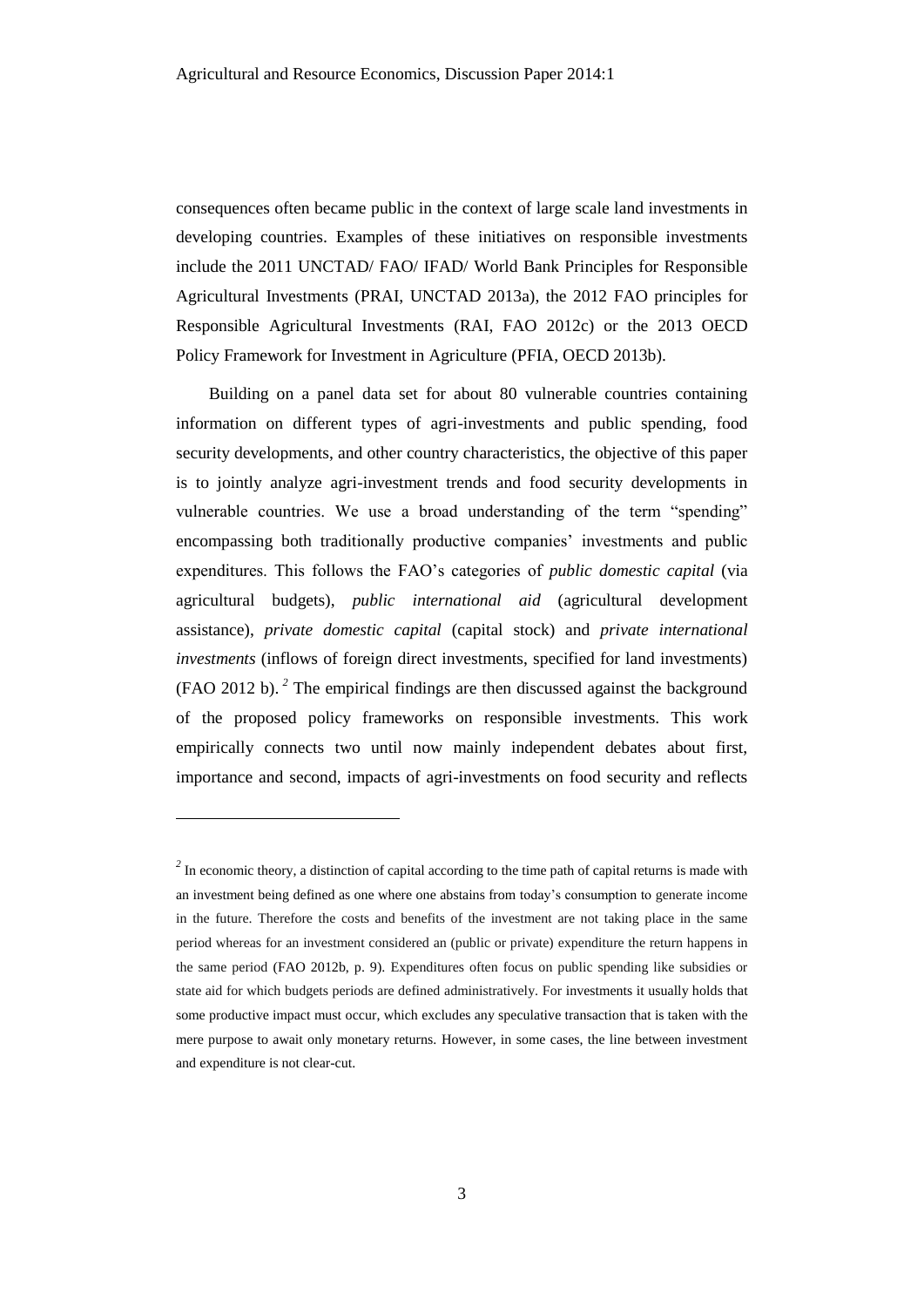on the proposed responsible investment policy frameworks and its contribution to achieve food security.

In section two, we debate the (two-edged) role of investments for food security and discuss recent initiatives for responsible investments in developing countries. In section three, an empirical analysis of food security trends, determinants and agri-investment patterns is conducted for selected vulnerable countries, followed by a discussion of the results in section four. Section five concludes and provides recommendations for investors and policy makers to improve investments.

#### **2 Agri-investments and food security**

#### 2.1 *How do agri-investments affect food security?*

A unified conceptual framework on causes of malnutrition was presented by UNICEF (1991) where basic, underlying and immediate causes of malnutrition were distinguished: (1) basic causes of malnutrition relate to the availability of natural resources and the control of resources, (2) underlying causes are defined by inadequate care for children and women, inadequate household food security, insufficient health services and an unhealthy environment and (3) immediate causes of malnutrition relate to inadequate dietary intake resulting from the underlying levels of malnutrition determinants and diseases as a consequence of insufficient health services.

Smith et al. (2000, Fig. 1) extend this framework by focusing on the two basic causes: insufficient national food availability and insufficient access to food by households and individuals. This fits with the FAO'S definition of food security along the two pillars of availability and access (FAO 2003). As a consequence, a potential positive influence on food security may arise at different levels – global, national, local, household or individual level (Smith et al. 2000). In more recent contributions, the importance of socio-economic (Black et al. 2008) and macroeconomic (Ecker and Breisinger 2012, Fig. 2.1) factors that impact on malnutrition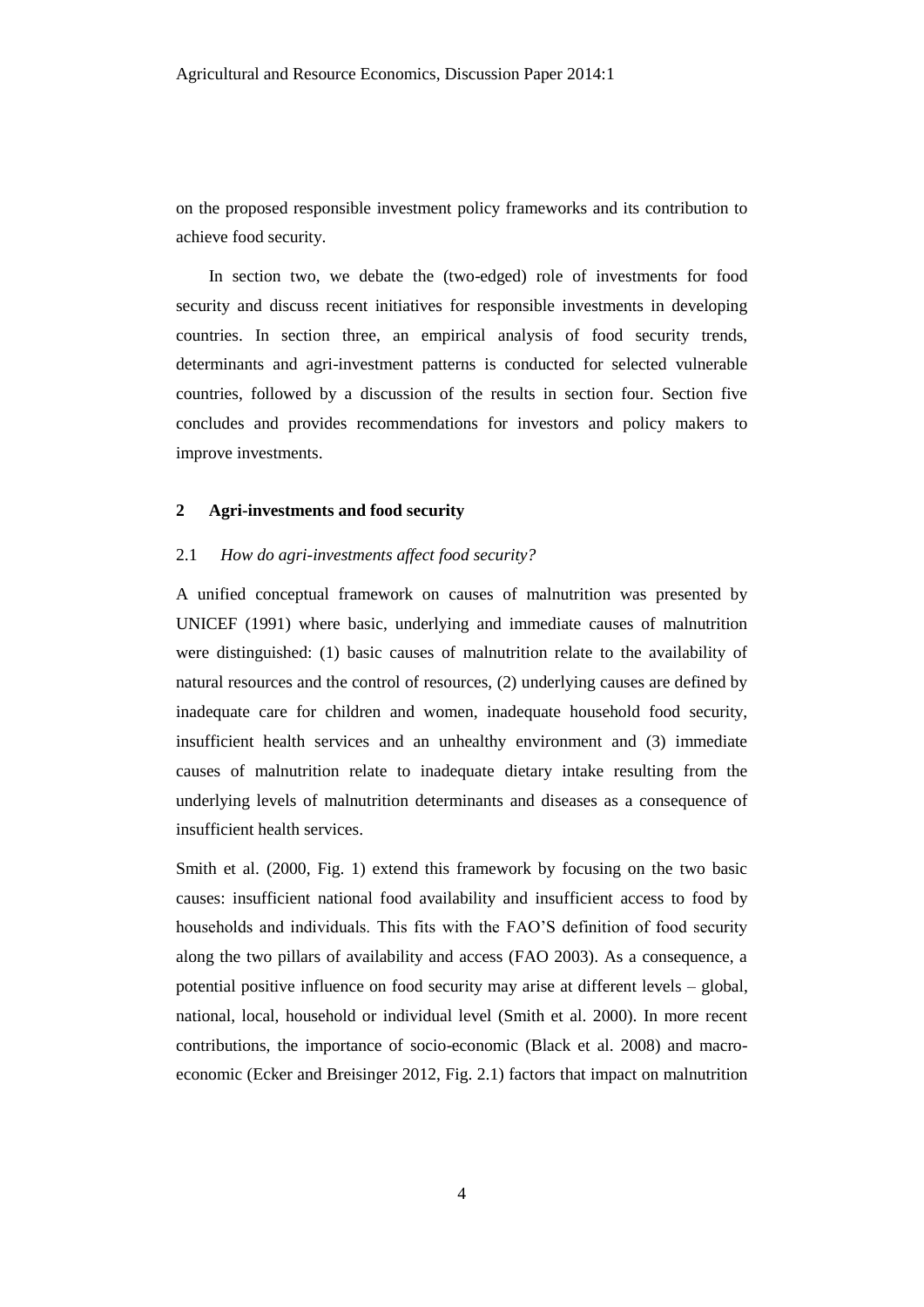with its short- and long-term consequences is highlighted (Black et al. 2008, Fig. 1). Income poverty resulting from lack of financial, human, physical, social and natural capital is an important determinant of lack of household food security, care and healthy living environments at the individual and household (micro) level. At the same time macro-level factors are also important: Factors such as economic stability and growth and its distribution across the society, the integration into and stability of the world economy, public expenditure and governance drive the basic causes of food insecurity and have consequences on all levels and time-dimensions (Pangaribowo et al. 2013, p. 7).

Figure 1. From macroeconomic stability to investments to food security and beyond



Source: Author's own representation based on UNICEF (1998, Fig.3), Black et al. (2008, Fig.1) and Ecker and Breisinger (2012, Fig. 2.1).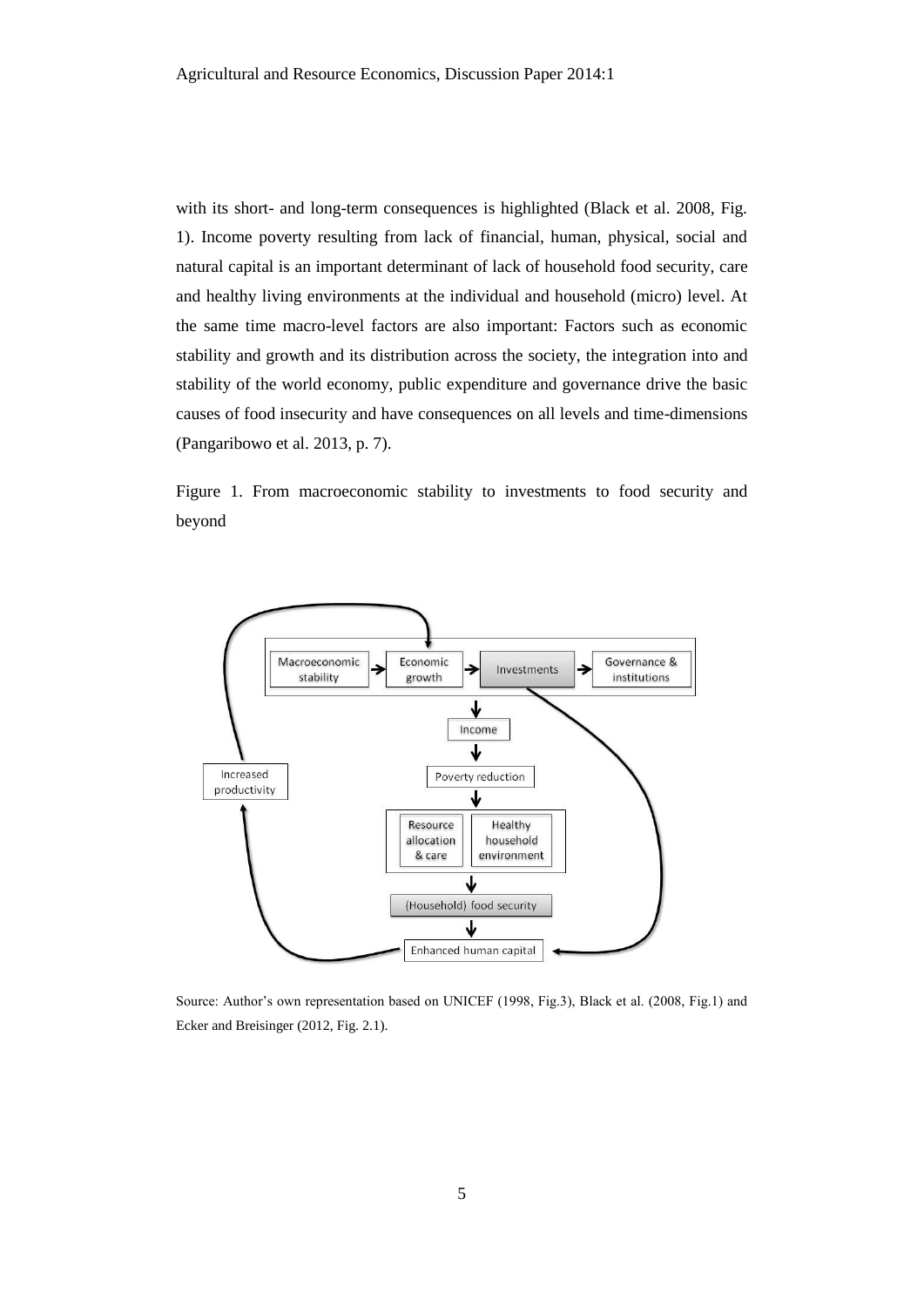(Agri-) investments as a measure to alleviate food security may be applied at these different levels (see Figure 1): investing in the agricultural sector could mean giving a poor person a field job and raising his income; it could also mean enhancing agricultural productivity through investments in technology and therefore increasing food availability for a country as a whole (Mogues et al. 2012). Investments in the non-agricultural sector, into education or infrastructure may improve the food security "equation" by either promoting economic growth and development, raising individual income, enhancing human capital or increasing the access to food and market integration. This improved food security situation combined with economic and governmental stability may also stimulate further investment in a country. However, the literature and case studies do not reveal an unambiguous causality of capital and food security. Most relevant are the following impact factors:

*(1) The addressed actor*: Agricultural development seems especially effective when it comes to the poorest members of a society who live on less than 1\$-a-day (Christiaensen et al. 2010: 1). When looking at the so-called "better-off" poor as measured by the \$2-a-day count, the non-agricultural sector is assumed to be more effective in reducing poverty. In addition, there is some indication of sectoral spillovers - each dollar of additional value added in the agricultural sector can lead to 30-80 cents in "second round income gains" in other sectors of the economy (FAO 2012a: 35). Growth in the agricultural sector and an increase of agricultural productivity therefore can play a role in reducing poverty among the poorest. Additionally, agricultural growth can be most effective in lessening extreme poverty and hunger when it includes smallholders – especially if they are women (FAO 2012a: Key Messages). With regard to private investments, the Committee on World Food Security (CFS) demands that corporate investments should be smallholder-sensitive. This includes inter alia that corporate investments should neither undermine smallholders' rights or their assets base nor discourage them from investing in their own farms (CFS 2011: 9). Better integrating smallholders' needs into investment strategies is decisive for improving food security and

6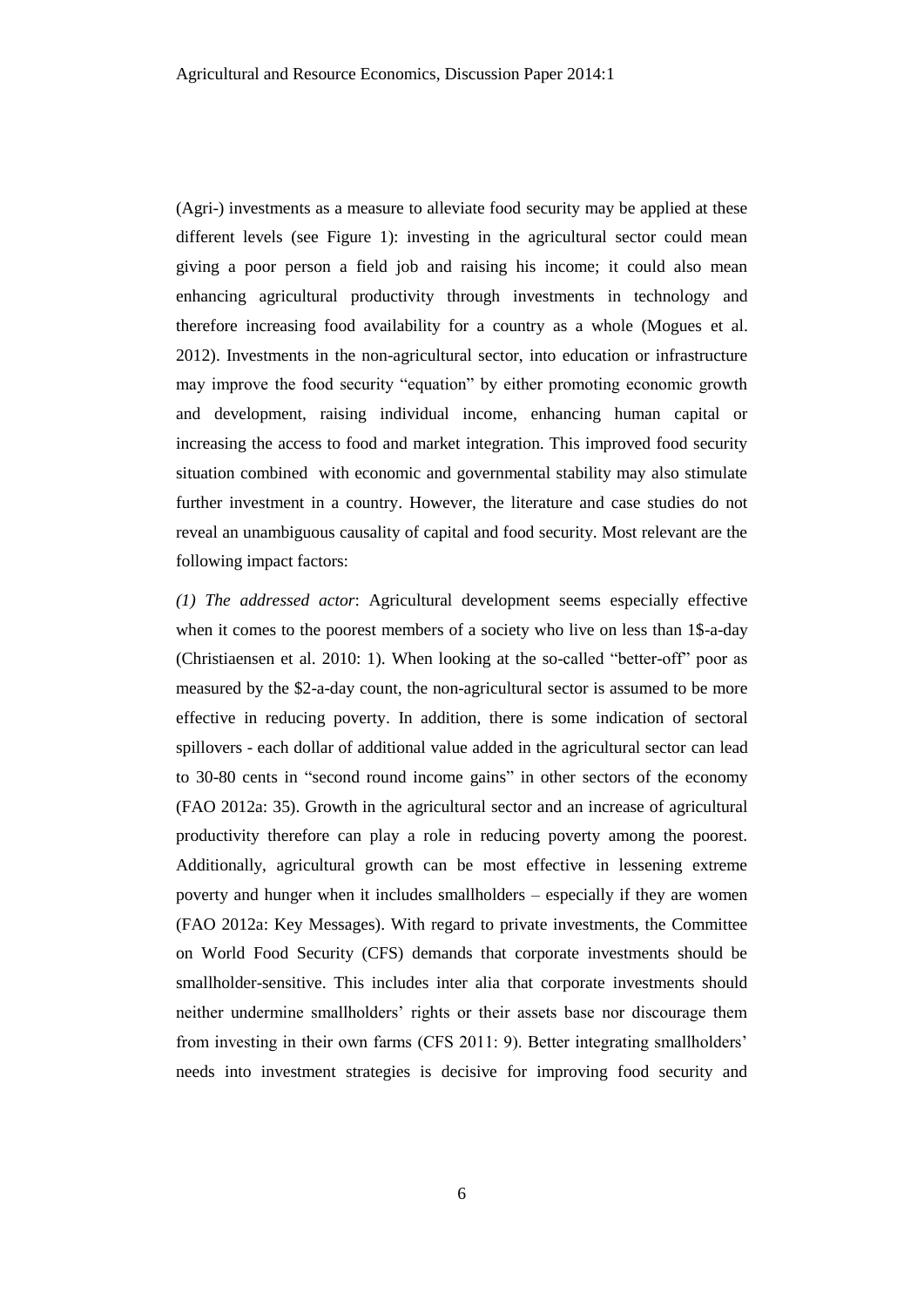nutrition as well as reducing rural poverty, as most smallholders are situated in rural areas (CFS 2011: 3).

*(2) The investing actor/investment's source:* Farmers and especially smallholders themselves are important investors in the agricultural sector. They can be categorized as *private/domestic* investors. As smallholders are – on an aggregated level – very important investors in the agricultural sector, special attention should be given to them. Smallholders invest in four different types of capital: human, intellectual, natural and physical (CFS 2011: 5). It is crucial to ensure that smallholders can invest in their farms and enhance their productivity. To do so, they need to be able to profit from other investments – be it public or private (FAO 2013:9). Other investments can come from a state itself (*public/domestic)*: agricultural expenditure is seen as one of the most important instruments a developing country government has to support economic growth and reduce poverty – especially in rural areas (Mogues et al. 2012: 25). Investments can also come in the form of Official Development Assistance (ODA) by countries belonging e.g. to the OECD's Donor Assistance Committee (DAC) (*public/foreign*).

The importance of different sources of revenue can vary from country to country, but often, domestic investments in the agricultural sector – public or private – are the dominant category (FAO 2012b). Especially Foreign Direct Investments (FDI) (as *private/foreign* investments) have received high public attention: Foreign investors are seen to target very poor countries where a large part of the population is suffering hunger and (land) institutions are weak (FAO 2013a: 7). Therefore, large scale land investments ("land grabs") are often criticized as being irresponsible.

Currently, private foreign agricultural investments can be characterized neither as fully positive nor be rejected as a matter of principle (Lay, Nolte 2011: 1). Vis-à-vis the budget pressures developing countries face and declining development assistance, private investments could in general close funding gaps and provide much needed revenue flows. Thereby, they may be positive for food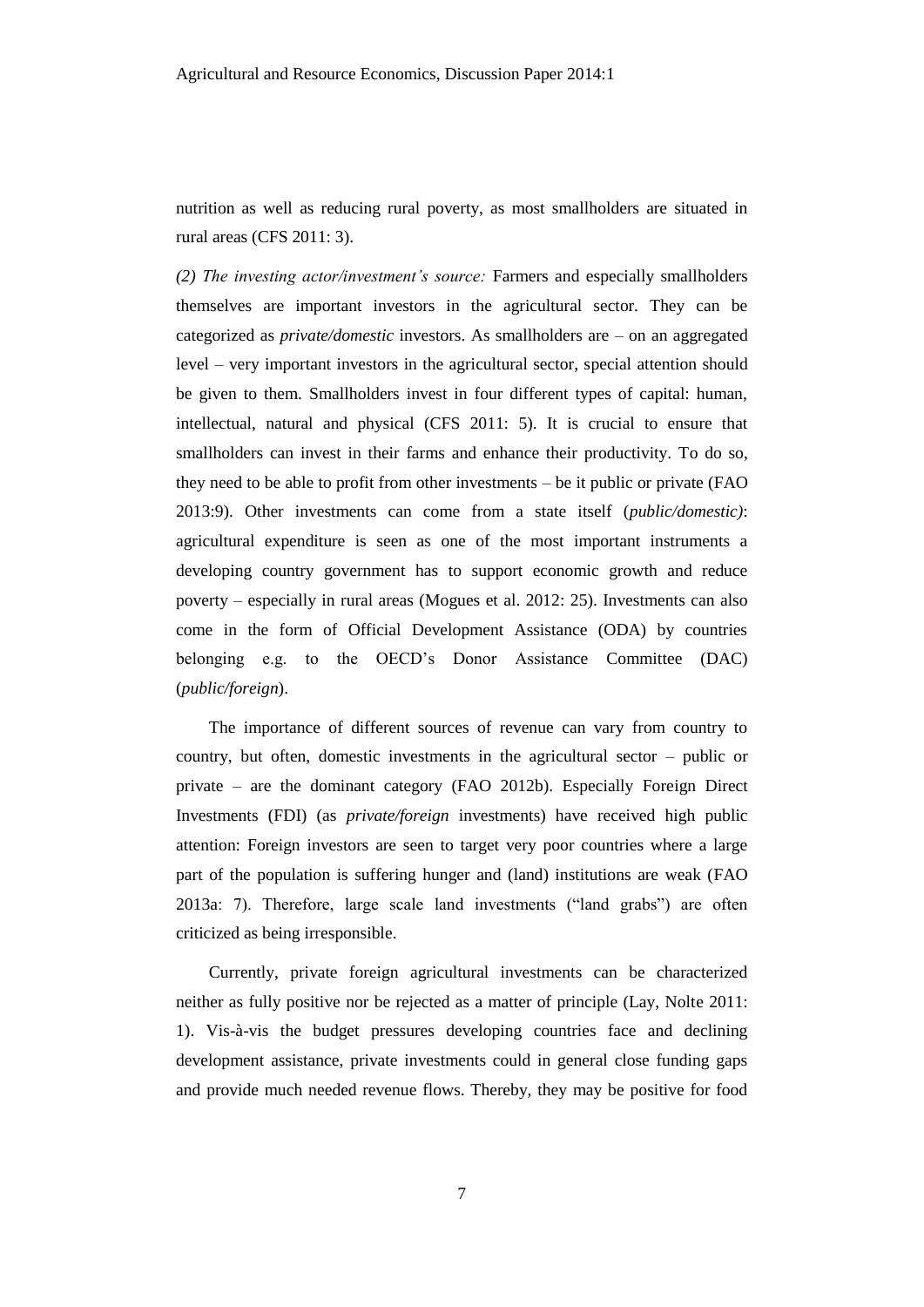security. Furthermore, given certain conditions greater factor returns from foreign investment can exceed the danger of a diminished domestic food sector (Rakotoarisoa 2011: 14).*<sup>3</sup>*

*(3) The investment's objective*: Although the literature gives a lot of different answers where investors should invest there is some general agreement whereas investments in public goods for agriculture are seen as especially influential in enhancing agricultural productivity and in reducing poverty, thereby contributing to food security. First and foremost, investments in agricultural research and development (R&D), in education and in rural infrastructure are seen as crucial (FAO 2012b: xiii). R&D investments have stronger and more stable returns than other types of investments (Mogues et al. 2012: 3). For example, research on how to avoid production losses has been quite successful and helped increase cassava production in Africa (OECD 2012a: 6).

While R&D investments are generally considered to have highly positive effects, the impact of other investment measures on agricultural productivity growth differs on a country-by-country basis. For example, spending on road infrastructure generated high returns in Uganda and India, while in Thailand investments in rural electrification played an important role (Mogues et al. 2012: 27). For smallholder farmers especially, the rural infrastructure is important (Oxfam 2012: 44). Furthermore, short food chains and local channels of distribution can be relevant (Council of the European Union 2013: 3) as for instance smallholders profit when they are able to get their agricultural products to markets quickly.

l

<sup>&</sup>lt;sup>3</sup> A mixed category between private and public are public-private-partnerships, often used in financing projects. With the given public information, these investments are difficult to classify as the share of public and private money is often unknown as well as the share resulting from domestic or foreign sources.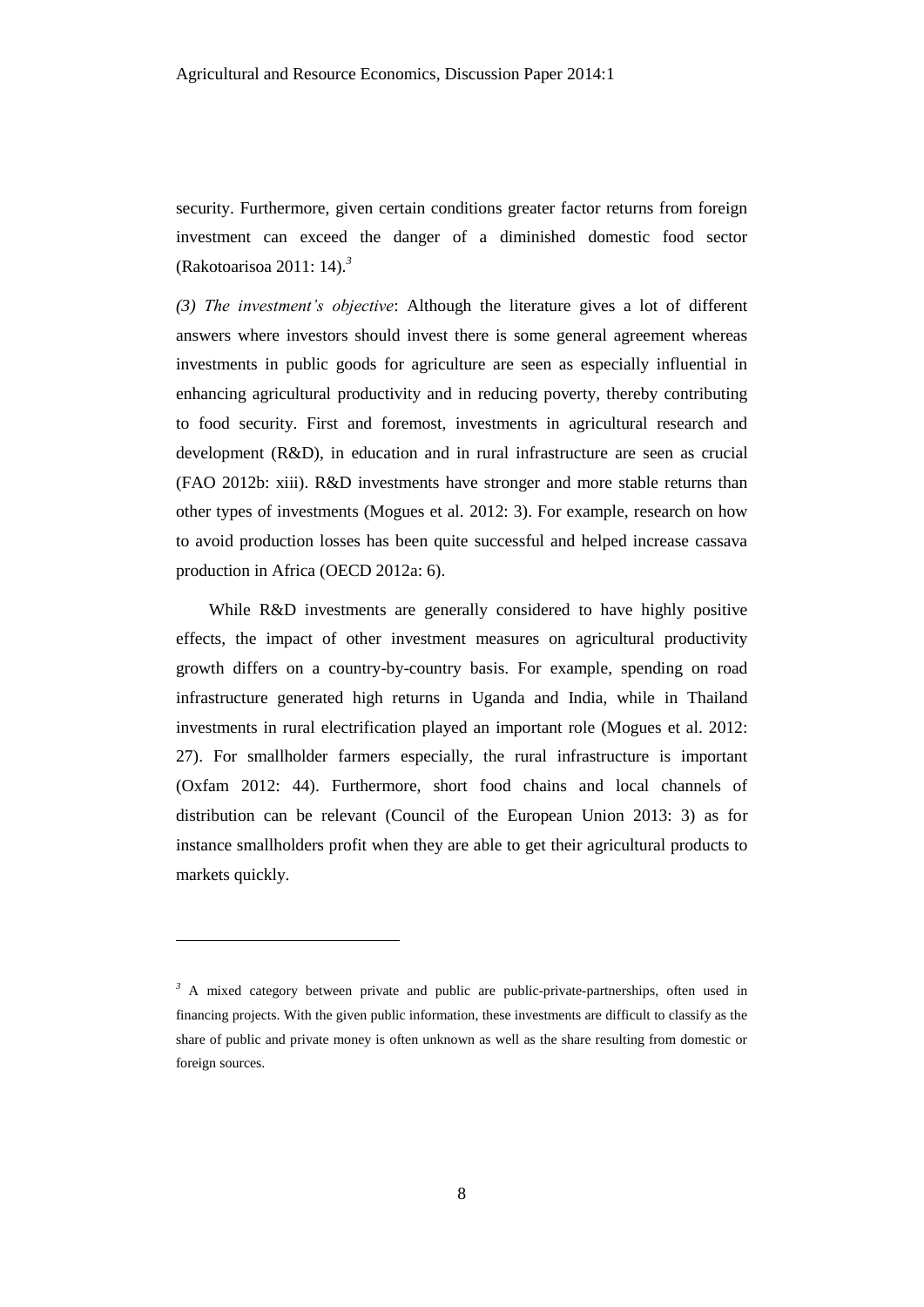Investments in all of these areas are necessary so that agriculture can act as an "engine of overall economic growth" (Morris et al. 2003: 135). With regard to improving food security, the best results were achieved when different subobjectives like infrastructure and research were combined and when synergy effects between multiple factors evolved (OECD 2012a: 1ff).

#### 2.2 *Which initiatives exist to support responsible investments?*

Several connotations of responsible political and business' behavior exist, limited to economic sustainability as financial responsibility, or focusing on extended dimensions like stakeholder inclusion and environmental stability.

The first initiatives that made spending dependent on certain criteria were started by private actors as voluntary principles: In the eighteenth century Methodists rejected investments in breweries, gambling and prostitution (Brot für die Welt 2012, p.10). The civil rights movement in the 1960ies defined rules on investing only in companies not being discriminatory against Black people (Ibid.). Recently, there are several new incentives intending to make investments in general more responsible without having defined what is meant exactly by "responsible" investments or having identified exact criteria. We refer to responsibility in terms of food security in the sense that responsible spending increases food security. Such initiatives continuously developed in the very recent past caused by the food price crises of 2008 and 2011 which raised the awareness for food insecurity. One major reason was that these price crises induced political crises and that subsequently, especially foreign land investments were seen more critical with respect to their local food security dimension.

Existing rules differ significantly regarding the legal status of the initiatives, the actors addressed (public or private) and regarding the actor to be hold accountable for an improvement of investment responsibility (private actor or the state, investing or host country).

*(1) Public and binding initiatives.* A basic and in principle legally binding rule is the Human Right to Food which recognizes the "right to an adequate standard of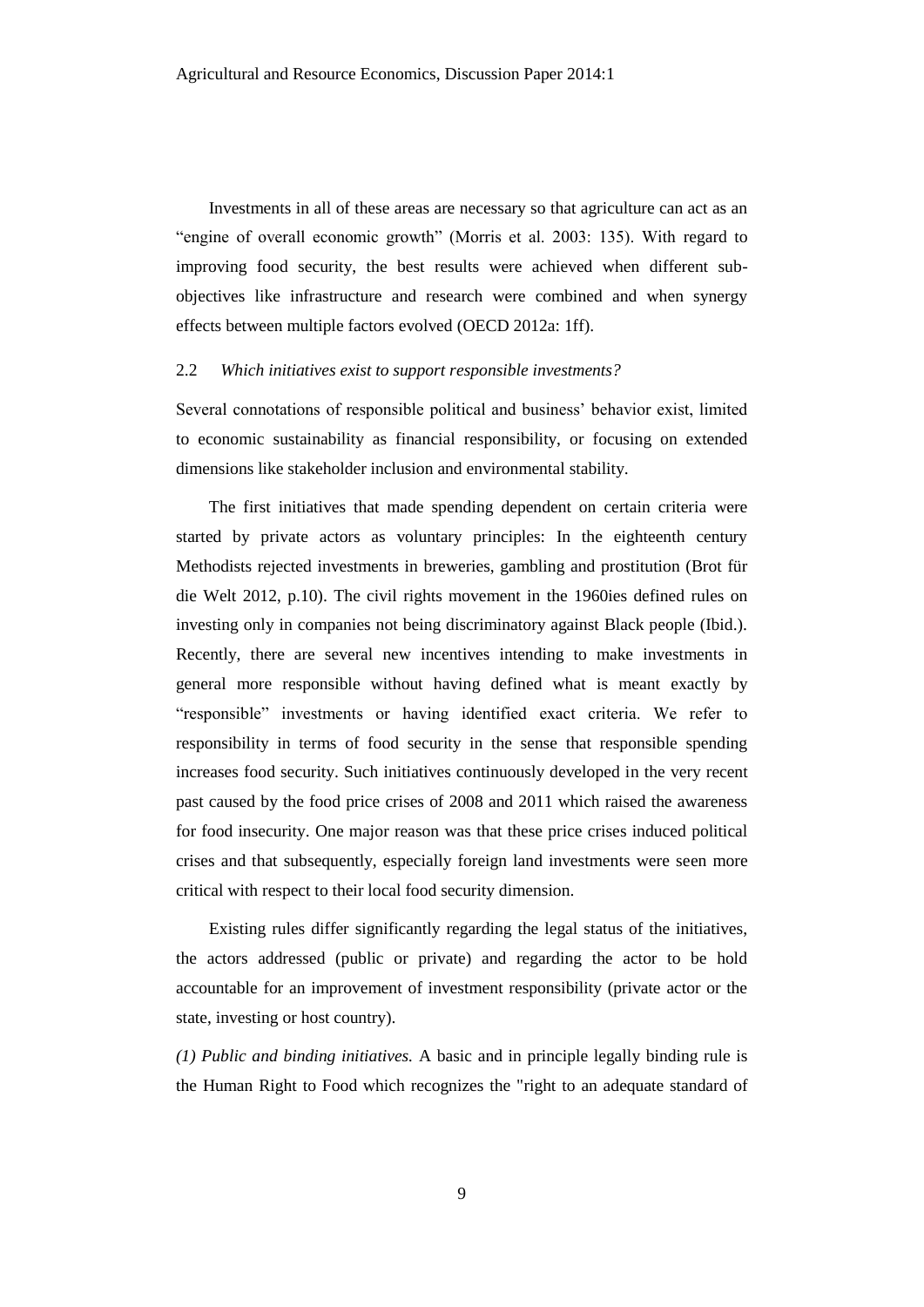living, including adequate food" (International Covenant on Economic, Social and Cultural Right 1966, Art. 12). This right had been introduced in several public and private guidelines (Ruggie 2011). However, only the WTO's Trade-related Investment Agreement (TRIMS) and Bilateral Treaties (BITs) can be seen as legally enforceable framework for any and not only for agricultural types of investment. Both have their origin in protecting investor rights: TRIMs focuses on pre-establishment situations i.e. market access by limiting requirements for investing (e.g. no local content-criterion allowed like requiring the use of domestic labor force). BITs address post-establishment situations (after an investment is made). They guarantee access to relevant infrastructure for the investor, protect him against expropriation without compensation and allow the investor to export. BITs may require that social and environmental impact assessments of investment projects should be done and they may permit limiting exports for some exceptional situations like a national crisis. The option to limit exports is supported by the GATT and the WTO-Agreement on Agriculture (AoA) as well, allowing even for export bans in times of food insecurity (GATT XI. 2 and AoA Article 12). However, no ruling on the specific design of an investment as such is laid down. This has been proposed by UNCTAD via a new general model on international investment policy (multilateral or bilateral) according to which sustainable dimensions should be especially encouraged and public interests and risks in host countries more acknowledged (UNCTAD 2013b).

*(2) Public and voluntary initiatives.* Based on the human right to food the FAO developed the voluntary guidelines on responsible tenure of land. This set of rules addresses all actors involved, investor and host states, private and public. A specific chapter on investments suggests ensuring food security by supporting small farmers' rights in host countries and making use of safeguards clauses (FAO 2012d). Recently the FAO is developing principles explicitly targeted at investments not only in land but in the general agri-food system (RAI); food security is stated here as overarching principle for responsible investments. This initiative follows the precedent work led by the World Bank which had lacked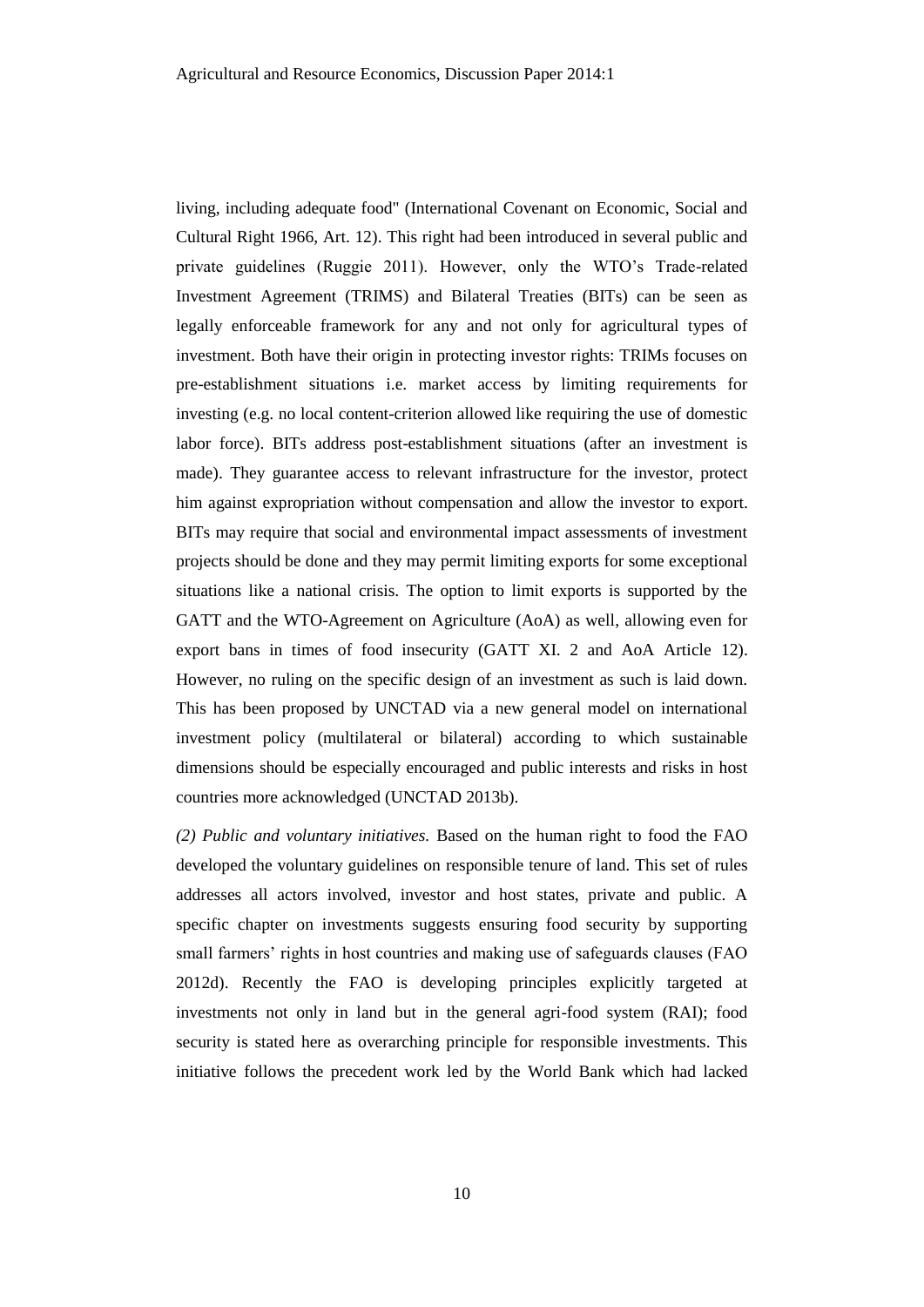support by developing countries (PRAI). The OECD on the other hand defined several guidelines for multinationals (OECD 2012b). One is focused especially on fragile states and acknowledges the investors' responsibility of sustainably exploiting resources due to the risk of political instability (OECD 2006). A specific set of rules refers to agricultural investments in particular and aim at attracting foreign investors. However; they define some principles for considering food security within the host country itself at the same time. They have been applied and monitored in Burkina Faso, Indonesia, Myanmar and Tanzania (OECD 2013b: 4).

*(3) Private and voluntary initiatives.* Several international initiatives, have been trying to define guidelines for private sector engagement in the agricultural sector to bring forward generally positive effects and by that food security as well. But it's not just how a foreign investor acts; it's also about the host country itself. The UN Global Compact for example requires information duties on food security as far as related to general UN principles like human rights. The Equator principles for finance address social and environmental risk issues already from the starting phase of deciding on a loan. Additionally, several certification schemes exist for specific products which also address food security indirectly by for example requiring national protection of land tenure rights (Roundtable on Sustainable Palm Oil).

#### **3** Empirical analysis of the impact of agri-investments on food security

#### 3.1 *Empirical framework*

A political objective like food security may be considered as the resulting output of a number of input factors (Figure 1). To analyze the contribution of different input factors for a certain output such as for example agricultural productivity or poverty reduction, the use of an inter-country aggregate production function approach has become standard: Thirtle et al. (2003) and Lio and Liu (2008) for exampled analyzed the importance of governance and research and development for agricultural productivity growth and poverty reduction. Strauss and Thomas (2007)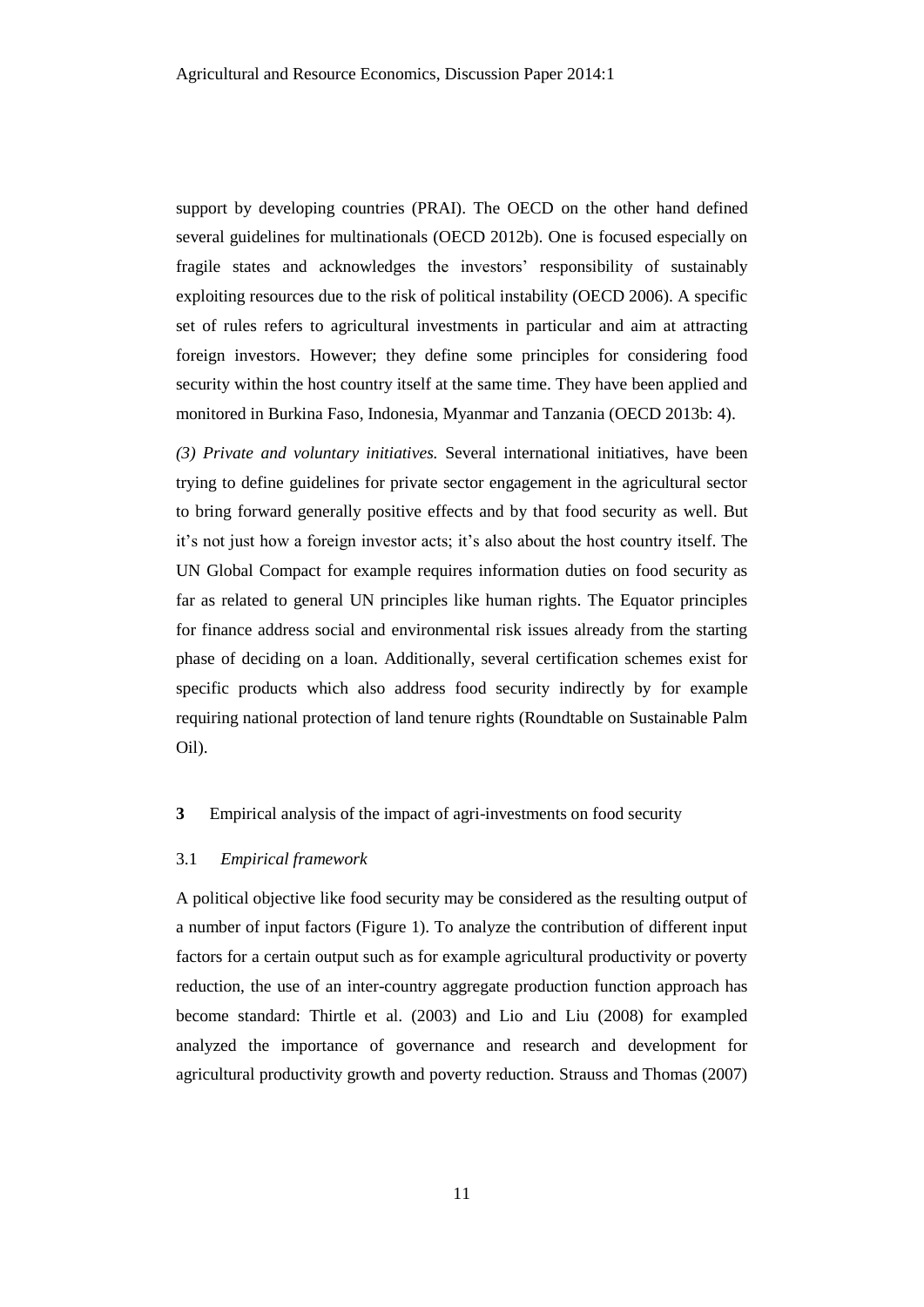used it to analyze people's health outcomes as a function of health inputs. This aggregate production function concept may be transferred to the food security (FS) domain with food security for country *i* and year *t* being considered an outcome of a function of different input factors related to macro- (M) and micro- (I) level input factors and production resource constraints (C):*<sup>4</sup>*

 $FS_{it} = f(M_{it},I_{it},C_{it}).$ 

l

These input factors may be further differentiated in factors related to macroeconomic stability, economic growth, investments, governance, income development, resource allocation and care and health as outlined in Figure 1. These factors change over time and interact with each other causing potential endogeneity and path dependency. As mentioned before, investments may enter this equation at different levels (macro and micro) and through different sources of investments resulting either from domestic or foreign or public or private sources. Different country indicators and variables are used in the following analysis to empirically analyze the impact of the above mentioned factors on food security for a sample of food insecure vulnerable countries.

#### 3.2 *Data: selection of vulnerable countries and relevant variables*

A balanced panel data set for the years 2000-2011 is constructed for all low and low-middle income countries according to the World Bank (WB) classification (WB 2013a). We have experimented with different country selection criteria as for example using a simple country cut-off at a certain rate of undernourishment, the Least Developed Country (LDC) status according to the United Nations (UN 2013), or all countries included in the EU Global Needs Assessment*<sup>5</sup>* (EU GNA 2013). In the end, we decided to use income as the relevant criteria as this is an

*<sup>4</sup>* An initial production function approach is also broadly outlined in Pangaribowo et al. (2013: 9f).

<sup>&</sup>lt;sup>5</sup> A political indicator used for the decision to initiate humanitarian aid.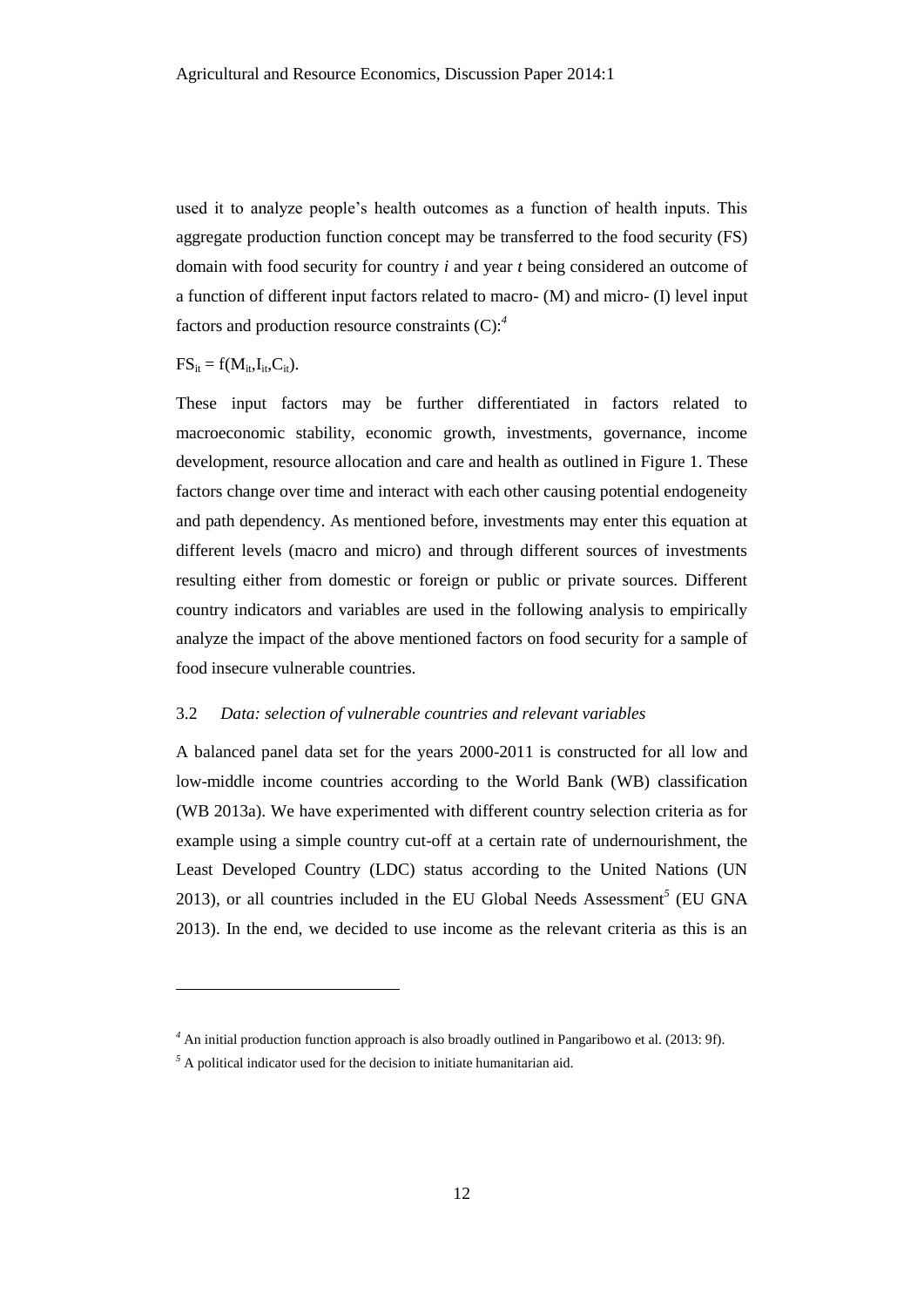important indicator regarding the ability of countries and households to deal with crisis.*<sup>6</sup>*

Covering different vulnerability dimensions at the macro- and micro-level and relevant resource constraints, we use the World Development Indicator data set (WB 2013b), the Governance Indicator Set (WB 2013c), the FAO data base (FAOSTAT 2013a) and the related FAO Food Security Indicator data set (FAO 2013c).

In order to capture the different dimensions of agri-investments we use the investment data on capital stock *(private/domestic)* and government expenditure for agriculture *(public/domestic)* provided by FAOSTAT (2013a), the World investment report (UNCTAD 2009)*<sup>7</sup>* for inward FDI in agriculture, forestry and fishing, WB data on net financial inflow for private foreign investments *(private/foreign)*, the Land matrix information portal for private foreign investments into land (LANDMATRIX 2013)*<sup>8</sup> (private/foreign)*, the Official Development Assistance data base of the OECD (OECD 2013c)*<sup>9</sup> (public/foreign)* and the WB World Development Indicator data set (WB 2013b) for information on private-public partnership investments in water and energy *(mixed category)*. The full list of variables used in the subsequent analysis can be seen in Table 1.

Even though there are well known problems with the completeness of the data (in particular regarding data on private agricultural investments) that led to the exclusion of some countries from the data set, we ended up with 72 countries

l

*<sup>6</sup>* There is also a large overlap between the different criteria with all countries that are part of the WB low and low-middle income classification also being part of the EU GNA and with the exception of Equatorial Guinea also part of the LDC group.

*<sup>7</sup>* Only two three-year averages of observation are available (2002-2004, 2005-2007).

<sup>&</sup>lt;sup>8</sup> For the land investment data, only land deals with the status "contract signed" were considered. No time series data is available; instead the year the signed contract was signed was used.

*<sup>9</sup>* Only data from 2002 onwards was available. This was considered accordingly in the calculations.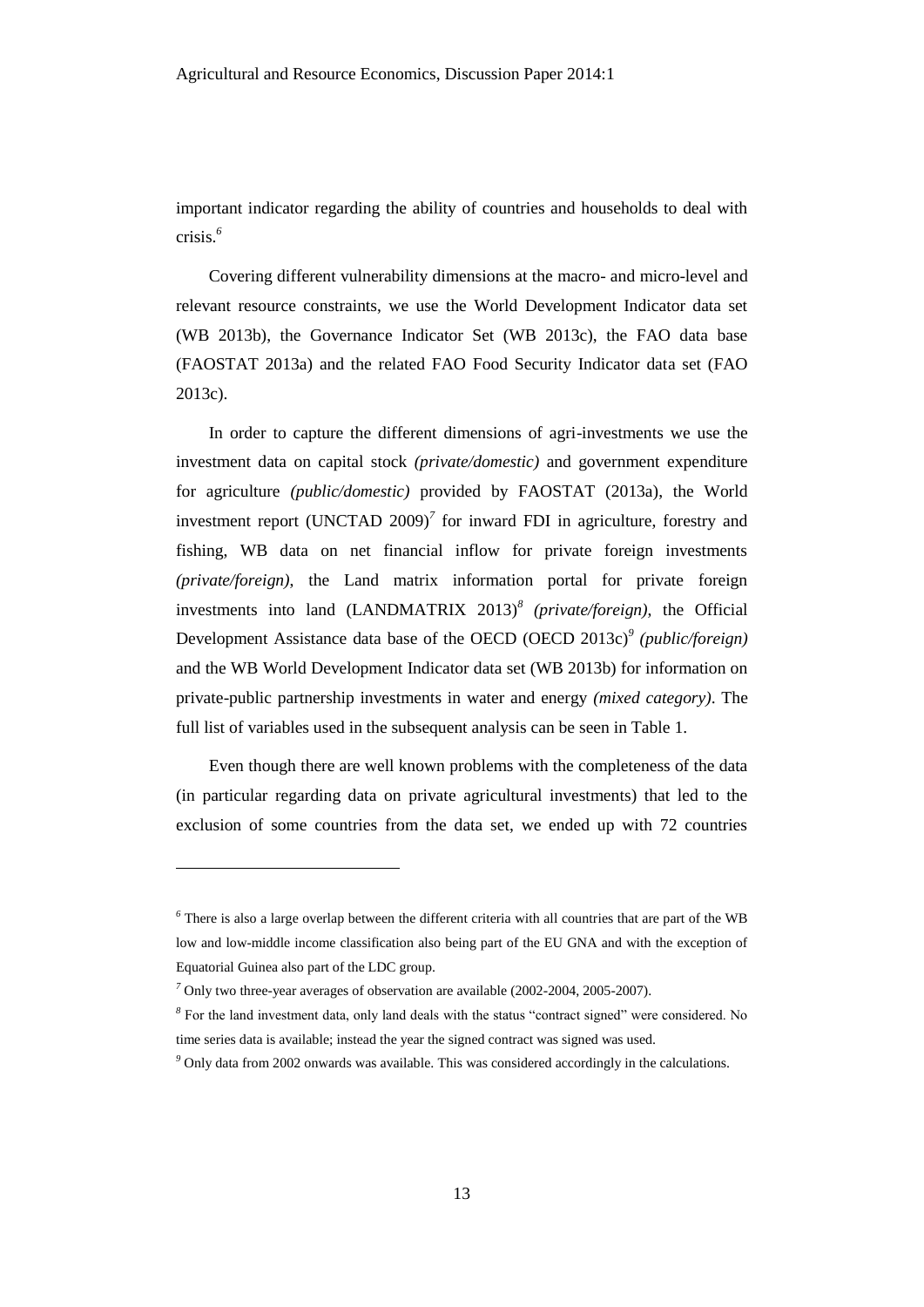forming the balanced panel. The list of countries and an overview according to geographical distribution can be found in Annex 1.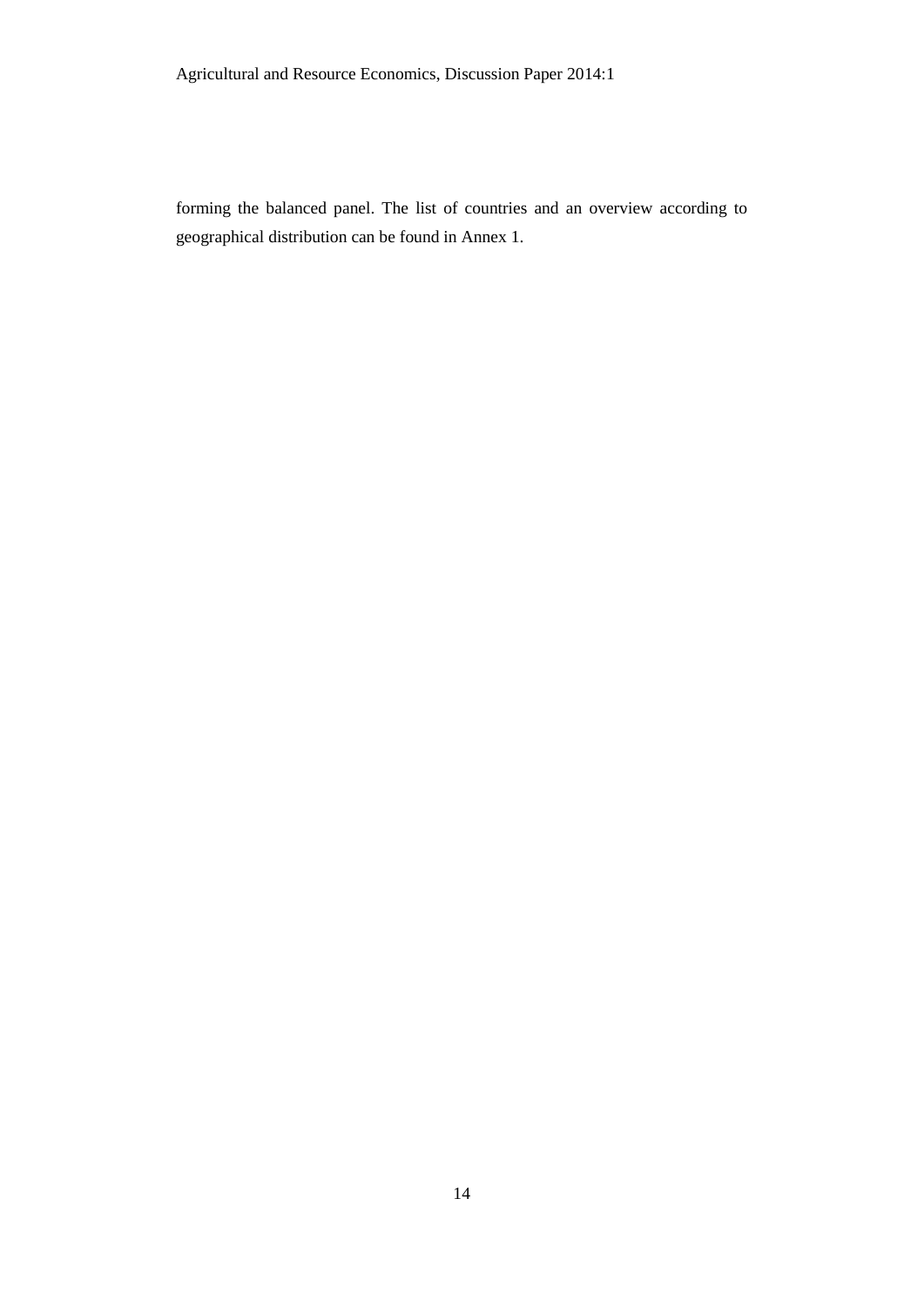Table 1. Summary statistics for variables in data set.

|                                                                  | Unit                                           | <b>Source</b>             | <b>Mean</b> | <b>Standard</b><br>deviation | <b>Minimum</b> | <b>Maximum</b> |
|------------------------------------------------------------------|------------------------------------------------|---------------------------|-------------|------------------------------|----------------|----------------|
| <b>Macroeconomic stability</b>                                   |                                                |                           |             |                              |                |                |
| Net food importing countries                                     | $0 = not, 1 = yes$                             | <b>WTO</b>                | 0,56        | 0,50                         | 0.00           | 1.00           |
| (Global) Food price index                                        | Annual Food Price Index (2002-<br>$2004 = 100$ | <b>FAO</b>                | 136,39      | 39,74                        | 0.00           | 199,81         |
| Total population                                                 | Million people                                 | <b>WB</b>                 | 39.91       | 137,26                       | 0.09           | 1205,62        |
| Share of rural in total population                               | % of total population                          | <b>WB</b>                 | 63,13       | 15,29                        | 23,00          | 91,30          |
| Economic growth                                                  |                                                |                           |             |                              |                |                |
| GDP growth                                                       | Annual %                                       | <b>WB</b>                 | 4,62        | 4,64                         | $-32,83$       | 33,63          |
| <b>Investments</b>                                               |                                                |                           |             |                              |                |                |
| Agricultural capital stock                                       | US \$ per capita                               | <b>FAO</b>                | 735,34      | 611,65                       | 0,00           | 4219,00        |
| Government expenditure for agriculture                           | US \$ per capita                               | <b>FAO</b>                | 5,44        | 11,19                        | 0,00           | 71,86          |
| Net FDI inflow (total)                                           | US \$ per capita                               |                           | 43,78       | 70,25                        | $-55,98$       | 623,51         |
| Net FDI inflow (agriculture)                                     | US \$ per capita                               |                           | 0,16        | 1,80                         | $-1,95$        | 32,51          |
| Land investments                                                 | 1000 ha                                        | Landmatrix                | 39,11       | 316,42                       | 0.00           | 6481,32        |
| Land investments in share of agricultural area                   | % of agricultural land                         | Landmatrix,<br><b>FAO</b> | 0,38        | 3.63                         | 0.00           | 75,36          |
| ODA Agriculture, water, energy                                   | US \$ per capita                               | <b>OECD</b>               | 11,72       | 17,01                        | 0.00           | 195,98         |
| ODA Emergency food aid                                           | US \$ per capita                               | <b>OECD</b>               | 1,39        | 3,35                         | 0,00           | 31,31          |
| Investment in water and sanitation with private<br>participation | US \$ per capita                               | WB                        | 0,18        | 3,91                         | 0,00           | 99,12          |
| Investment in energy with private participation                  | US \$ per capita                               |                           | 5,57        | 32,57                        | 0.00           | 603,53         |
| Governance                                                       |                                                |                           |             |                              |                |                |
| Control of corruption                                            | Indicator scale [-2.5,2.5]                     | <b>WB</b>                 | $-0.66$     | 0.46                         | $-1.83$        | 0.79           |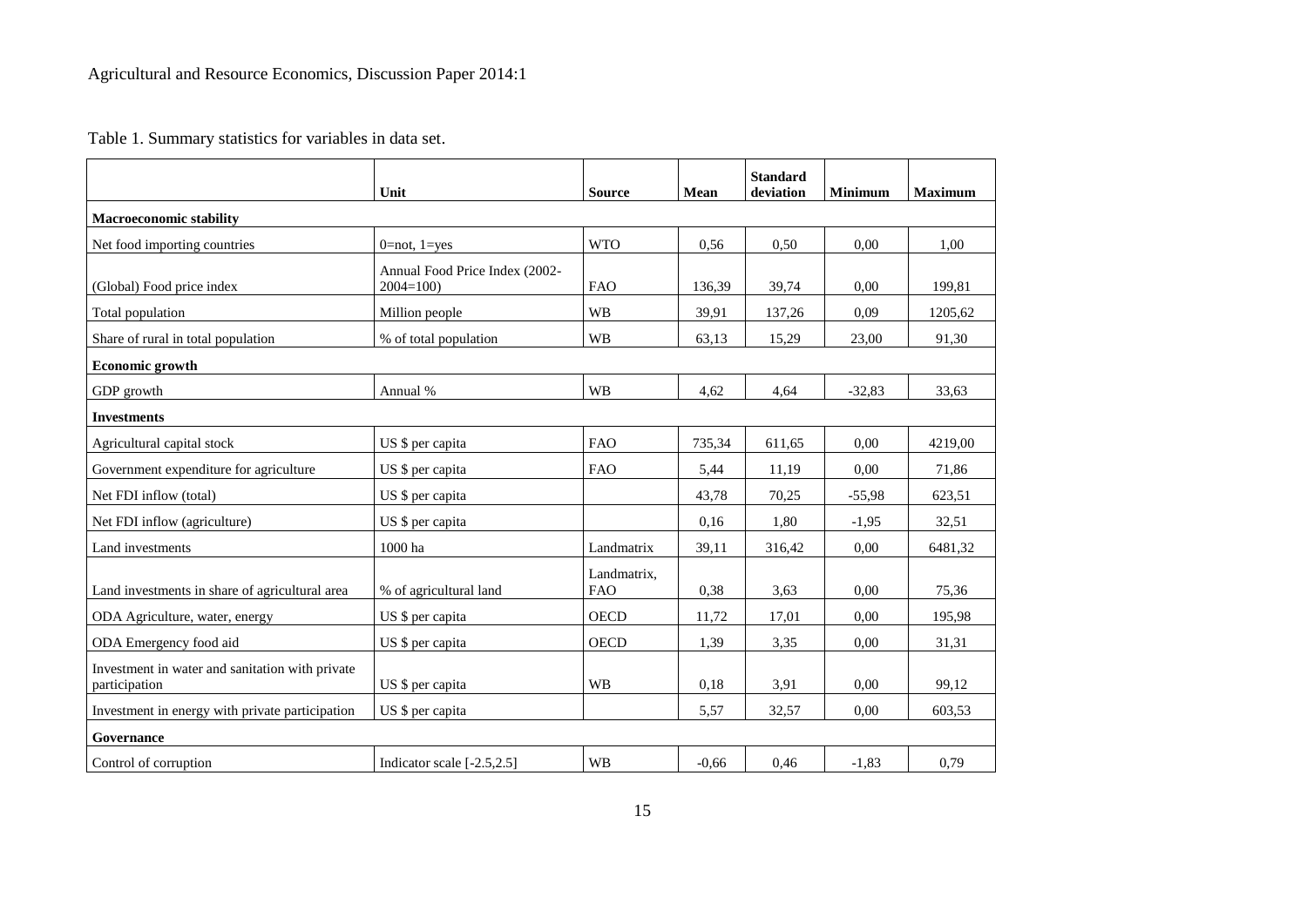|                                        | Unit                                                      | <b>Source</b> | <b>Mean</b> | <b>Standard</b><br>deviation | <b>Minimum</b> | <b>Maximum</b> |
|----------------------------------------|-----------------------------------------------------------|---------------|-------------|------------------------------|----------------|----------------|
| Rule of law                            | Indicator scale $[-2.5, 2.5]$                             | <b>WB</b>     | $-0,70$     | 0.55                         | $-1,91$        | 1.08           |
| <b>Income</b>                          |                                                           |               |             |                              |                |                |
| GDP per capita                         | US \$ per capita                                          | <b>WB</b>     | 948,81      | 779,10                       | 0,00           | 3916,73        |
| Agricultural producer price index      | Annual Producer Price Index<br>$(2004 - 2006 = 100)$      | <b>FAO</b>    | 27,32       | 52,49                        | 0.00           | 331,30         |
| Consumer price index                   | Annual Consumer Price Index<br>$(2000 = 100)$             | <b>FAO</b>    | 150,51      | 358,99                       | 0,00           | 8600,07        |
| <b>Ressource allocation &amp; care</b> |                                                           |               |             |                              |                |                |
| Arable land per capita                 | Hectare per capita                                        | <b>WB</b>     | 0,21        | 0.16                         | 0.00           | 1,18           |
| Cereal yield                           | Kilogram per hectare                                      | <b>WB</b>     | 1821,79     | 1267,33                      | 0.00           | 7556,20        |
| Food production                        | Food production index (2004-2006)<br>$= 100$              | <b>WB</b>     | 103,82      | 13,79                        | 67,70          | 156,77         |
| Access to electricity                  | % of population                                           | <b>WB</b>     | 3,31        | 14,28                        | 0.00           | 99,60          |
| Total area equipped for irrigation     | % of agricultural land                                    | <b>FAO</b>    | 8,71        | 17,79                        | 0.00           | 101,64         |
| <b>Healthy environment</b>             |                                                           |               |             |                              |                |                |
| Improved rural water source            | % of rural population with access                         | <b>WB</b>     | 63,07       | 20,76                        | 0,00           | 99,00          |
| (Household) food security              |                                                           |               |             |                              |                |                |
| Average dietary energy supply adequacy | % percentage of the Average<br>Dietary Energy Requirement | FAO           | 107,90      | 13,98                        | 70,00          | 146.00         |
| Prevalence of undernourishment         | % of population                                           | <b>FAO</b>    | 24,13       | 14,83                        | 5,00           | 75,60          |

Source: Own calculations.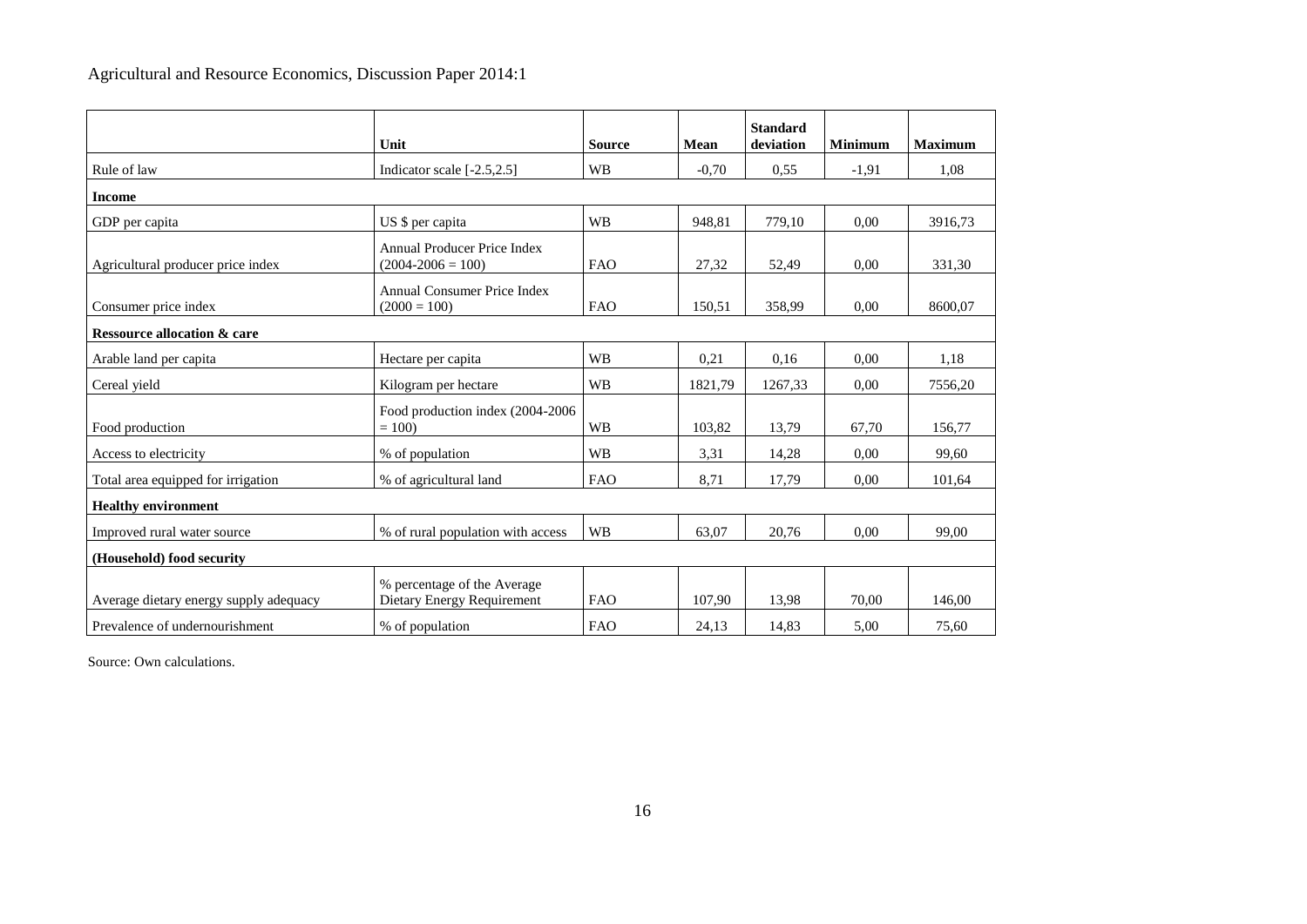#### 3.3 *Classification of countries according to food security status*

Next, the chosen countries were classified according to their food security status. Different indicators are available (the most recent overview to be found in Pangaribowo et al. 2013, Fig. 3 and Fig. 4) focusing on different aspects of the multi-dimensional complex of food security. For the purpose of our analysis, a composite index such as the Global Hunger Index (IFPRI 2013) or the Global Food Security Index (Economist Intelligence Unit 2013) is not useful as the time-series is not available and the composite nature of the index may cover too many dimensions so that the impact of agri-investments on food security may become blurred. We decided to use the food security "outcome" indicator "Prevalence of undernourishment" (PoU) that covers the food security dimension of "access to food" as this indicator is widely used and accepted. Implicitly, the PoU is also a composite indicator as it is based on household consumption surveys that provide information about the "habitual daily dietary energy consumption" and about "Minimum Dietary Energy Requirements" for a normal human activity levels. (FAOSTAT 2013b: V\_7.1 Metadata). It integrates information from household surveys with macro data sources, such as food balances, censuses and demographic surveys and "focuses on the likely proportion of people that are undernourished in the population" (FAO 2013b: Annex 2). The PoU is strongly negatively correlated with the "Average dietary energy supply adequacy" (FAO 2013b: 24) where this is an indicator for the availability of food (contrary to the PoU focusing on the distribution of food across the population). The data for the PoU is calculated as three-year-averages around each year of the sample and is displayed as percent of the population.

Using the PoU, we order the countries according to their level of food insecurity, i.e. prevalence of undernourishment, in the year 2011 and by calculating the change of PoU between the years 2000-2011 (see Figure 2).

The five countries with the highest level of food insecurity in the sample are Burundi (73%), Comoros (70%), Eritrea (65%), Zambia (47%) and Haiti (45%);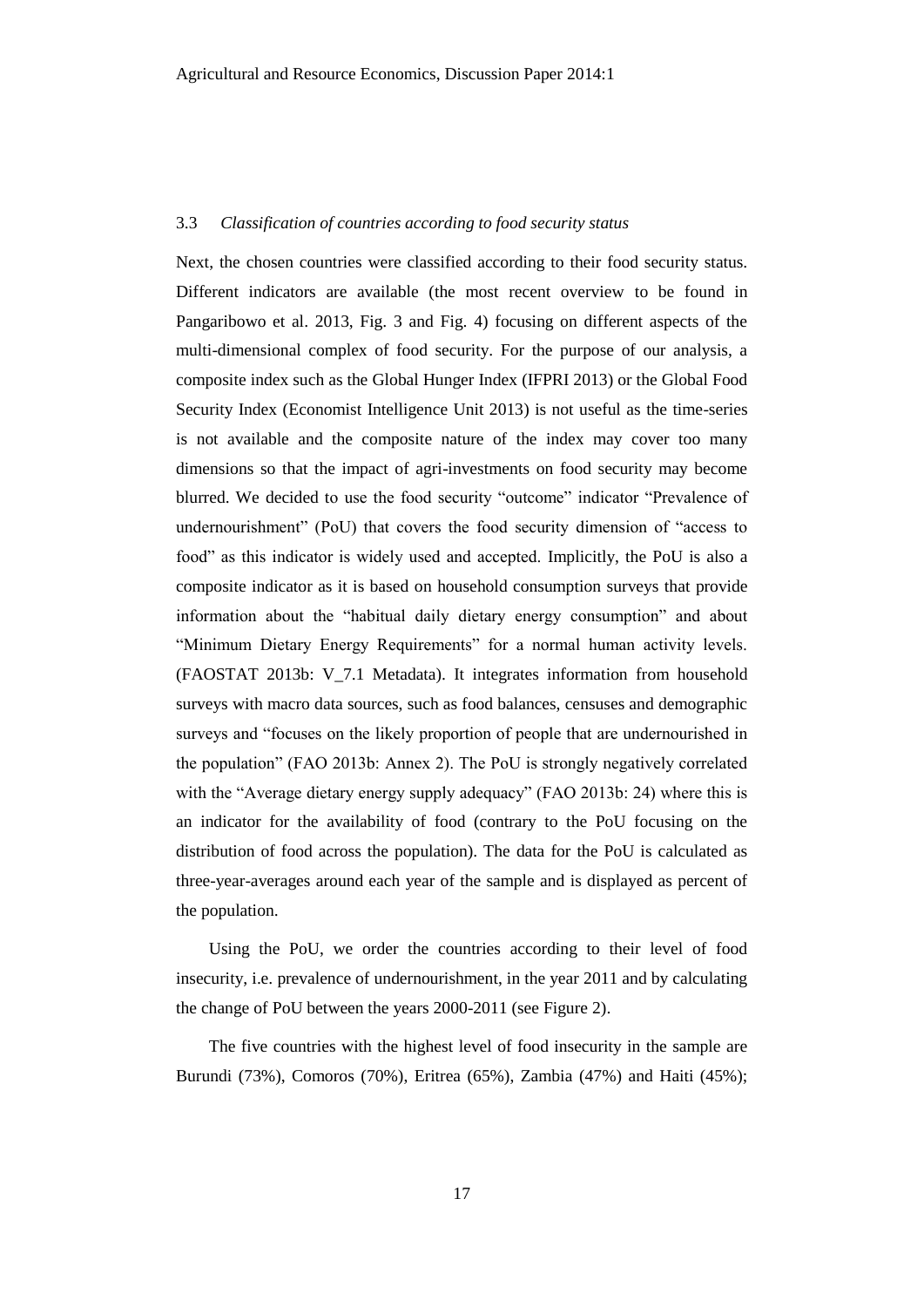the five countries with the lowest level are Armenia, Egypt, Ghana, Samoa, and Syrian Arab Republic (all with levels less or equal to 5%). The five countries with the largest improvement (i.e. reduction) in the rate of undernourishment are Djibouti (from 47% to 20%, i.e. a reduction of -27%points), Rwanda (-18), Cambodia (-17), Ethiopia (-15) and the Central African Republic (-15) and the five countries with the worst development (an increase in the rate) consist of Sudan (+8), Uganda (+8), Swaziland (+9), Burundi (+10) and Paraguay (+13).

For the analysis, we have formed different country groups: According to the *level of PoU in 2011*, a group consisting of 22 countries with severe problems of food security is created (PoU larger than 30%) and the opposite group with 18 countries displaying the lowest levels of undernourishment in 2011 (PoU smaller than 10%). Based on the *rate of change in PoU* over time, the good and bad (stagnant) performing countries in terms of food security can be classified. The cutoff criteria for the good performing countries (18 countries) is set at an improvement in the PoU of at least 10%-points and the cut-off criteria for the bad performing countries (16 countries) is set at a 0%-point change or even an increase of the rate.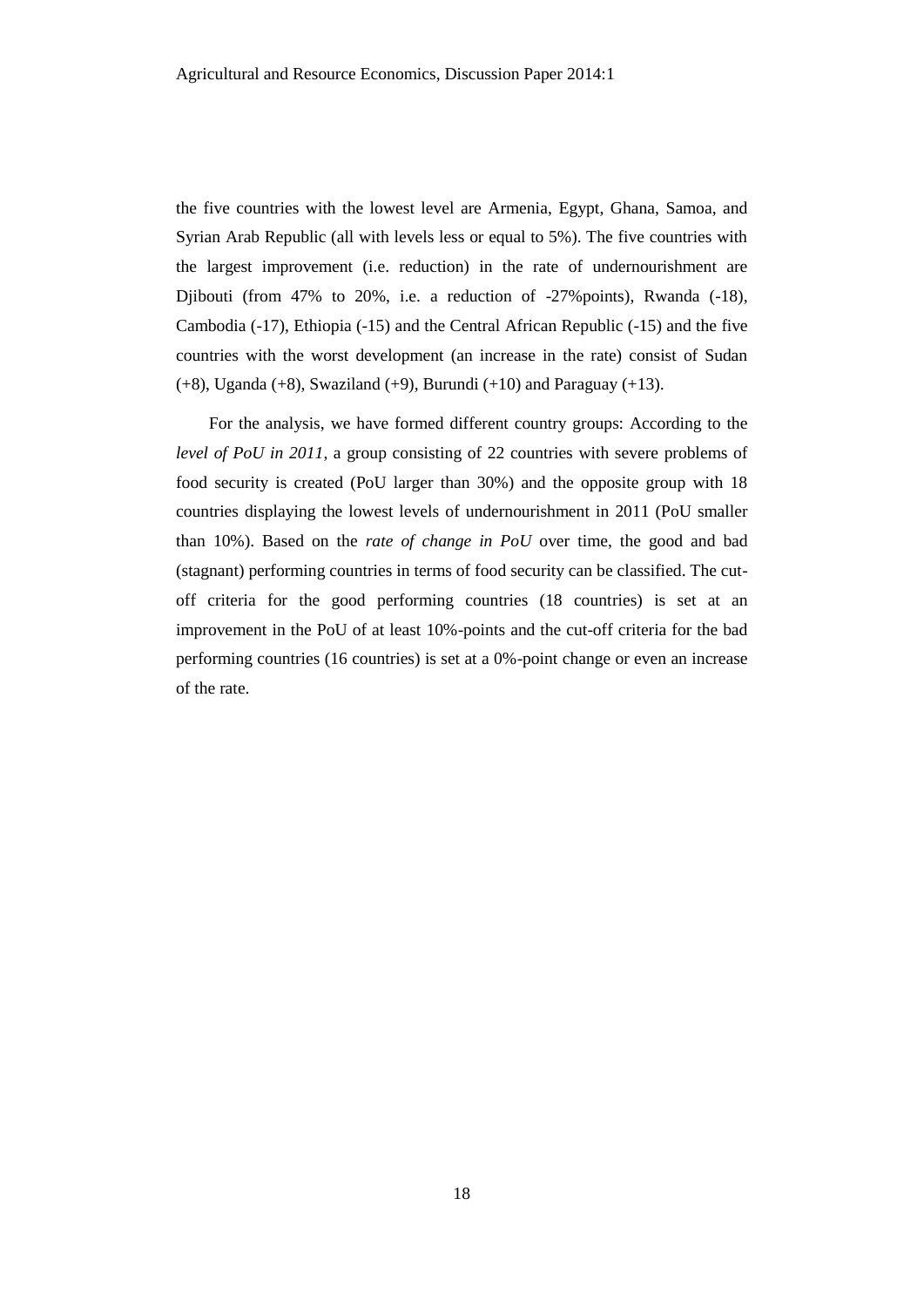Figure 2. Country classification according to the indicator "prevalence of undernourishment".



Source: Own compilation based on FAOSTAT 2013b.

#### 3.4 *Results*

#### *3.4.1 Agri-investment trends in vulnerable countries*

Table 2 highlights the different investment patterns for the time period 2000-2011 for the countries with severe and low (i.e. better) levels of food security in the year 2011 (left side of the table) and for the good and bad performing countries (right side).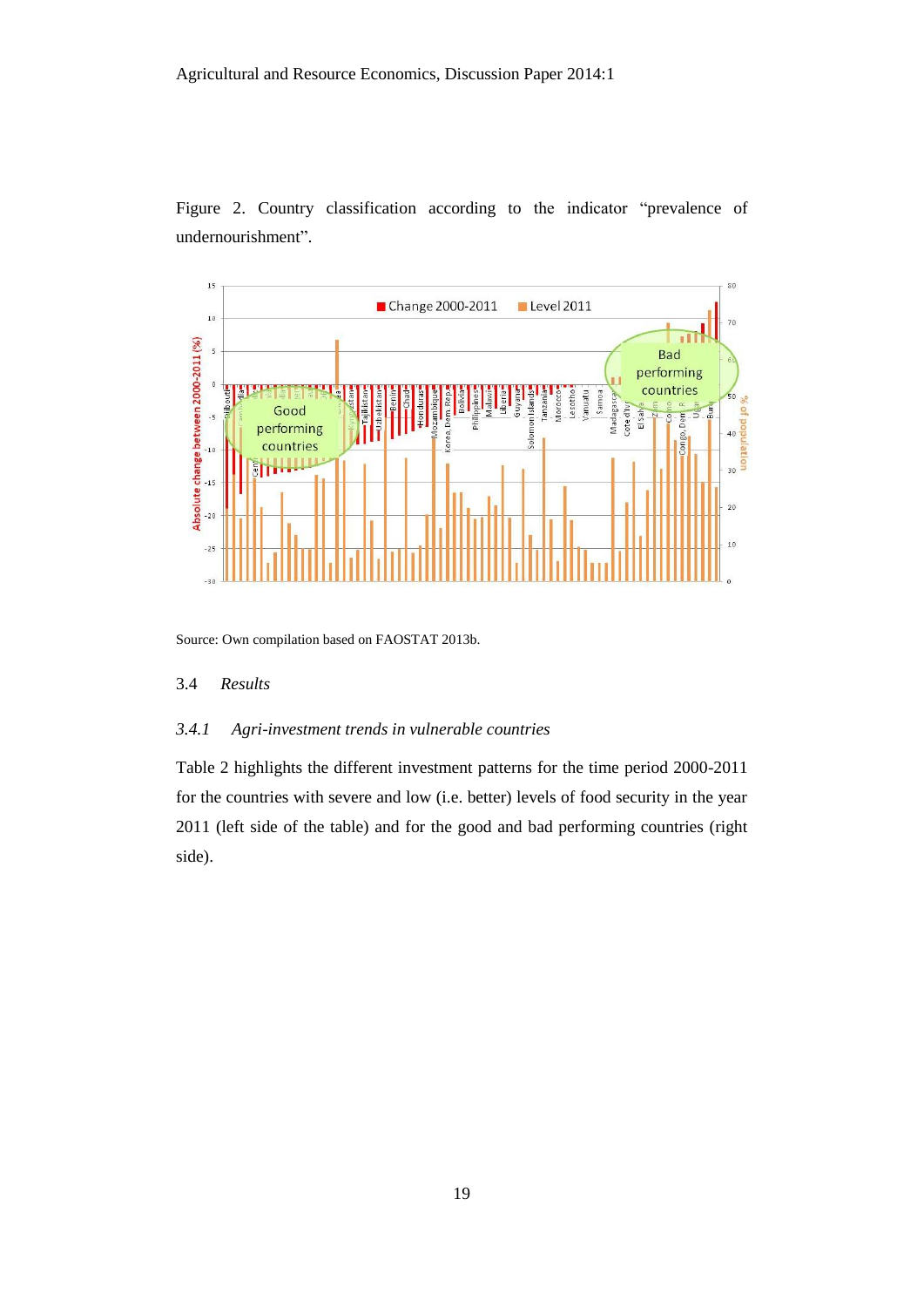|                                                   |                            |               | <b>Country groups according</b><br>to level of food insecurity | <b>Country groups</b><br>according to<br>performance |           |  |
|---------------------------------------------------|----------------------------|---------------|----------------------------------------------------------------|------------------------------------------------------|-----------|--|
|                                                   |                            | <b>Severe</b> | Low                                                            | Good perf.                                           | Bad perf. |  |
| Prevalence of                                     | Level 2011 (%)             | 40,60         | 10,55                                                          | 28,92                                                | 30,98     |  |
| undernourishm.                                    | Change over period $(\% )$ | $-1,81$       | $-7,02$                                                        | $-14,22$                                             | 5,38      |  |
|                                                   | <b>Private domestic</b>    |               |                                                                |                                                      |           |  |
| Agricultural capital                              | US \$ per capita           | 539,76        | 1040,64                                                        | 825,93                                               | 759,04    |  |
| stock                                             | Ann. change in %           | 1,80          | 1,61                                                           | 2,12                                                 | 1,44      |  |
| <b>Public domestic</b>                            |                            |               |                                                                |                                                      |           |  |
| Governm. exp. for                                 | US \$ per capita           | 4,41          | 13,47                                                          | 3,33                                                 | 11,42     |  |
| agriculture                                       | Ann. change in %           | 4,91          | 1,29                                                           | 8,45                                                 | 1,02      |  |
|                                                   | <b>Private foreign</b>     |               |                                                                |                                                      |           |  |
| Net FDI inflow                                    | US \$ per capita           | 0,30          | 0,99                                                           | 45,93                                                | 41,03     |  |
| (total)                                           | Ann. change in %           | 22,99         | 66,75                                                          | 25,49                                                | 16,67     |  |
| Net FDI inflow<br>(agriculture)                   | US \$ per capita           | 0,65          | 5,28                                                           | 0,82                                                 | 0,31      |  |
| Land investments                                  | 1000 ha                    | 840,44        | 1027,34                                                        | 500,86                                               | 471,76    |  |
| <b>Public foreign</b>                             |                            |               |                                                                |                                                      |           |  |
| ODA Agriculture,                                  | US \$ per capita           | 8,16          | 19,86                                                          | 12,47                                                | 11,48     |  |
| Water, Energy                                     | Ann. change in %           | 10,66         | 10,87                                                          | 9,74                                                 | 12,38     |  |
| <b>ODA</b> Emergency                              | US \$ per capita           | 3,53          | 0,61                                                           | 2,24                                                 | 2,12      |  |
| food aid                                          | Ann. change in %           | 12,31         | 5,39                                                           | 7,80                                                 | 10,65     |  |
| <b>Mixed category</b>                             |                            |               |                                                                |                                                      |           |  |
| Investments in<br>water, sanitation               | US \$ per capita           | 1,11          | 5,18                                                           | 0,91                                                 | 34,42     |  |
| Investments in<br>energy                          | US \$ per capita           | 13,85         | 26,26                                                          | 40,83                                                | 12,44     |  |
| Other "proxy" variables that indicate investments |                            |               |                                                                |                                                      |           |  |
| Land equipped for<br>irrigation                   | % of agric. land           | 4,60          | 8,96                                                           | 4,97                                                 | 2,79      |  |
| Access to water in<br>rural areas                 | % of rural population      | 53,91         | 68,61                                                          | 54,50                                                | 60,38     |  |
| Access to energy                                  | % of population            | 27,04         | 66,47                                                          | 51,54                                                | 42,39     |  |

### Table 2. Agri-investment trends in country groups (averages across all countries in groups)

Source: Own calculations.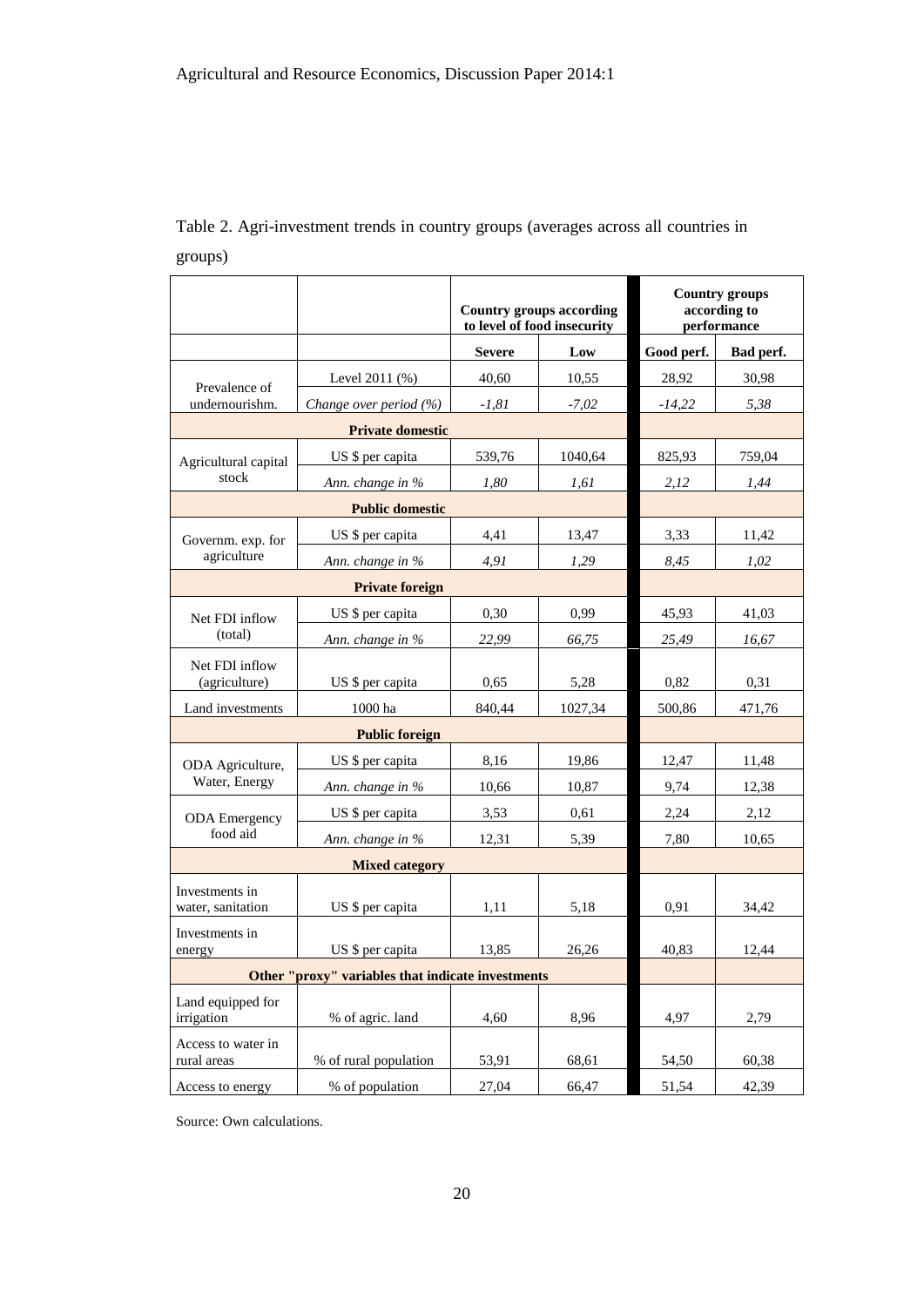Contrasting agri-investment pattern in the countries with severe and low level of food insecurity, we note that:

- For all investment categories (including mixed and "proxy" variables) with the exception of foreign emergency food aid, the average investments per capita are considerably higher in the group of countries with a better food security status. This finding is in line with the introductory statement that high stocks of agricultural capital come together with good food security levels
- For domestic investments, the annual change over time displays a more dynamic picture in the country group with high levels of food security.
- For private investments, a larger annual increase is observed in the countries with low undernourishment rates.
- Public foreign investment in form of ODA develops more favorably in countries stronger in need of this support which is as expected.

When we focusing on the pattern in good and bad performing countries, the picture with respect to investment per capita is less clear, but the picture about change in investment over time support the findings from above:

- Private investments (per capita and annual change) are larger in the good performing countries. In particular the change over time underlines again the finding that investments are seen as an effective instrument to reduce food insecurity and poverty as these good performing countries show considerable reduction of PoU over time.
- For public domestic money, the expenditure per capita is higher in bad performing countries, but the good performers show a more dynamic development over time. For the bad performing countries, this high per capita expenditure raises questions about the spending effectiveness of the public money at least when focusing on food security indicators.
- For the mixed category and the "proxy" variables, no clear picture emerges.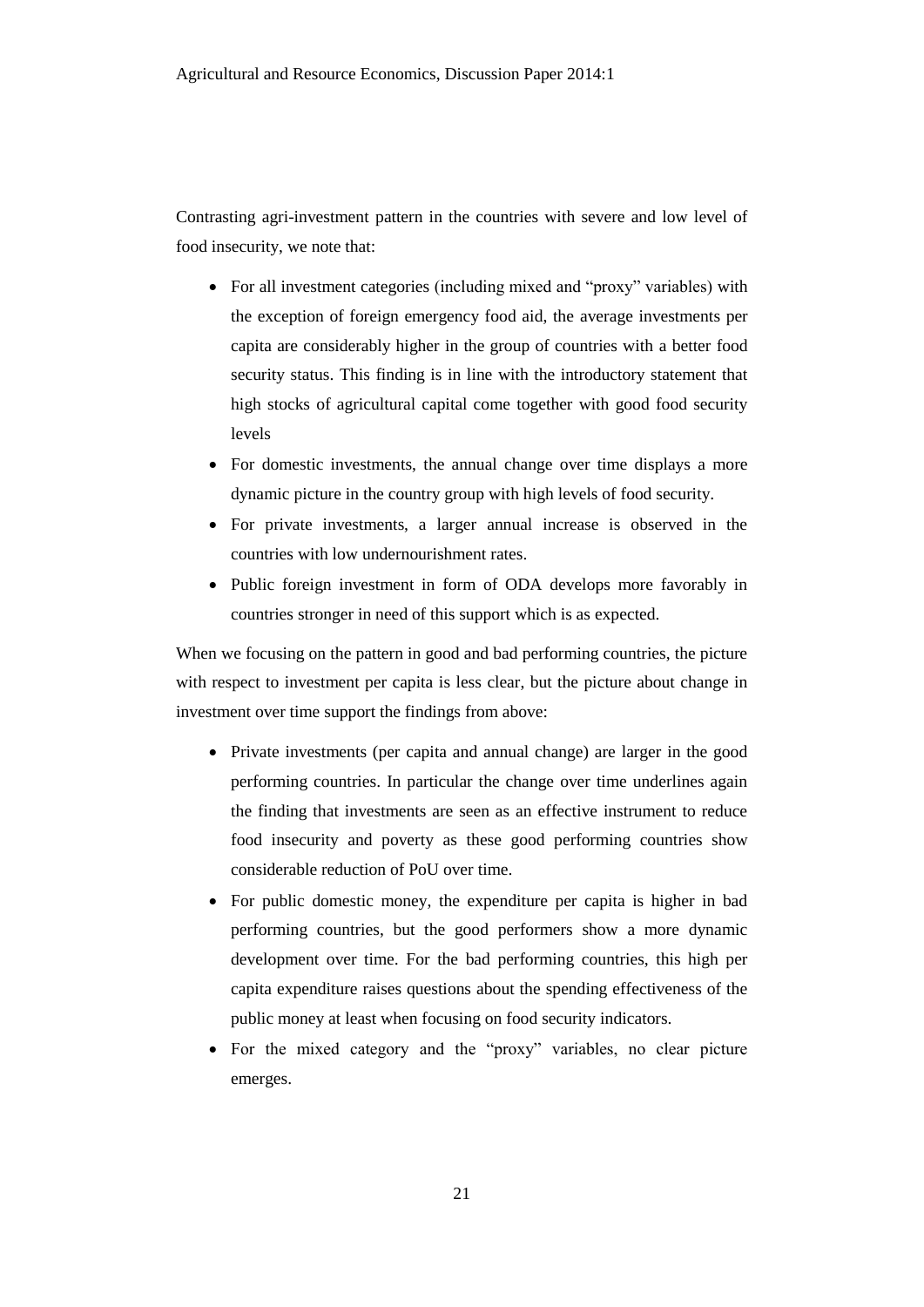For foreign domestic investments, the investments per capita are rather similar but rates of annual change are somewhat higher in bad performing countries.

#### *3.4.2 Determinants of food security*

Moving from descriptive trend analysis to more formal econometric analysis of food security determinants, an estimation framework based on the approach outlined in section 3.1 is developed. Using the full sample of 72 vulnerable countries, a fixed-effects panel estimation is performed focusing on a large set of potentially relevant determinants of food security.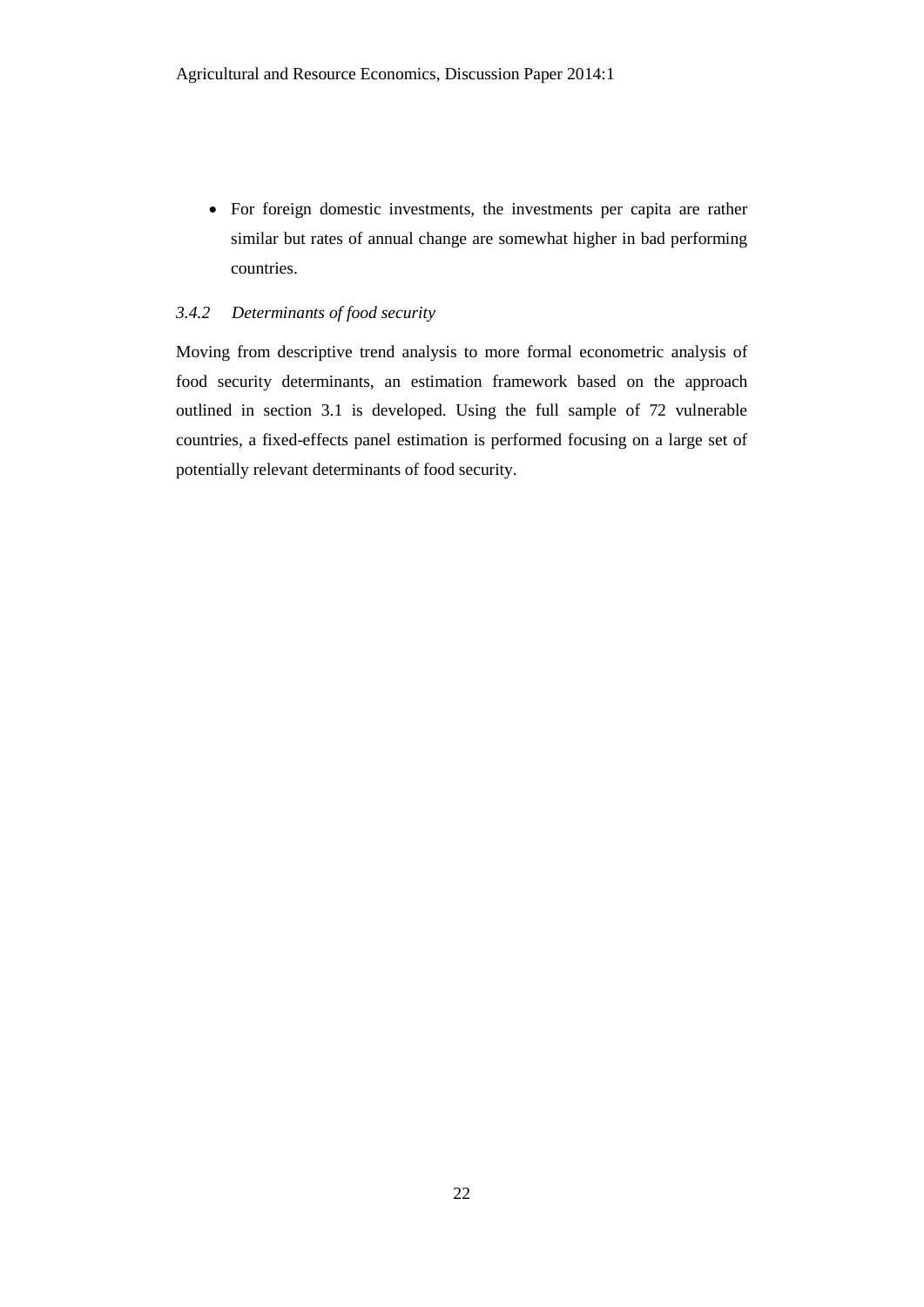| Dependent Variable: Prevalence of Undernourishment |             |             |        |
|----------------------------------------------------|-------------|-------------|--------|
| Method: Panel Least Squares                        |             |             |        |
| Sample: 2002 2010                                  |             |             |        |
| Cross-sections: 72                                 |             |             |        |
| Total panel (balanced) observations: 648           |             |             |        |
| Variable                                           | Coefficient | t-Statistic | Prob.  |
| Constant                                           | 29.79050    | 117.6801    | 0.0000 |
| Capital stock                                      | $-0.000933$ | $-12.98376$ | 0.0000 |
| Government expenditure for agriculture             | 0.012181    | 10.24308    | 0.0000 |
| Net FDI inflow (agriculture)                       | $-0.003951$ | $-2.194243$ | 0.0286 |
| Land investments in share of agricultural<br>area  | $-0.002096$ | $-2.303949$ | 0.0216 |
| ODA Agriculture, water, energy                     | 0.001288    | 7.722025    | 0.0000 |
| Investment in water                                | 0.006293    | 19.89005    | 0.0000 |
| Access to water                                    | 0.008002    | 27.11177    | 0.0000 |
| Investment in energy                               | $-0.001209$ | $-13.54634$ | 0.0000 |
| Net food importing countries                       | 0.427343    | 5.016755    | 0.0000 |
| Share of rural popoulation                         | 0.077996    | 9.231202    | 0.0000 |
| GDP growth                                         | $-0.007642$ | $-12.24994$ | 0.0000 |
| GDP per capita                                     | 0.000855    | 8.366950    | 0.0000 |
| GDP p. Capita *Food Price Index                    | $-8.73E-07$ | $-2.021044$ | 0.0438 |
| Control of corruption                              | 0.671098    | 290.1674    | 0.0000 |
| Rule of law                                        | $-0.174783$ | $-7.352821$ | 0.0000 |
| Agricultural producer price index                  | $-0.003754$ | $-14.80162$ | 0.0000 |
| Consumer price index                               | 6.93E-05    | 16.88486    | 0.0000 |
| Cereals yield                                      | $-0.000121$ | $-10.11794$ | 0.0000 |
| Food production *Total population                  | $-1.45E-11$ | $-8.623053$ | 0.0000 |
| Average dietary energy supply adequacy             | $-0.253069$ | -74.93875   | 0.0000 |

Table 3. Estimation results for full sample

Source: Own estimation.

A stepwise approach was used where variables that were not statistically significant were removed from the specification. Potential regressor endogeneity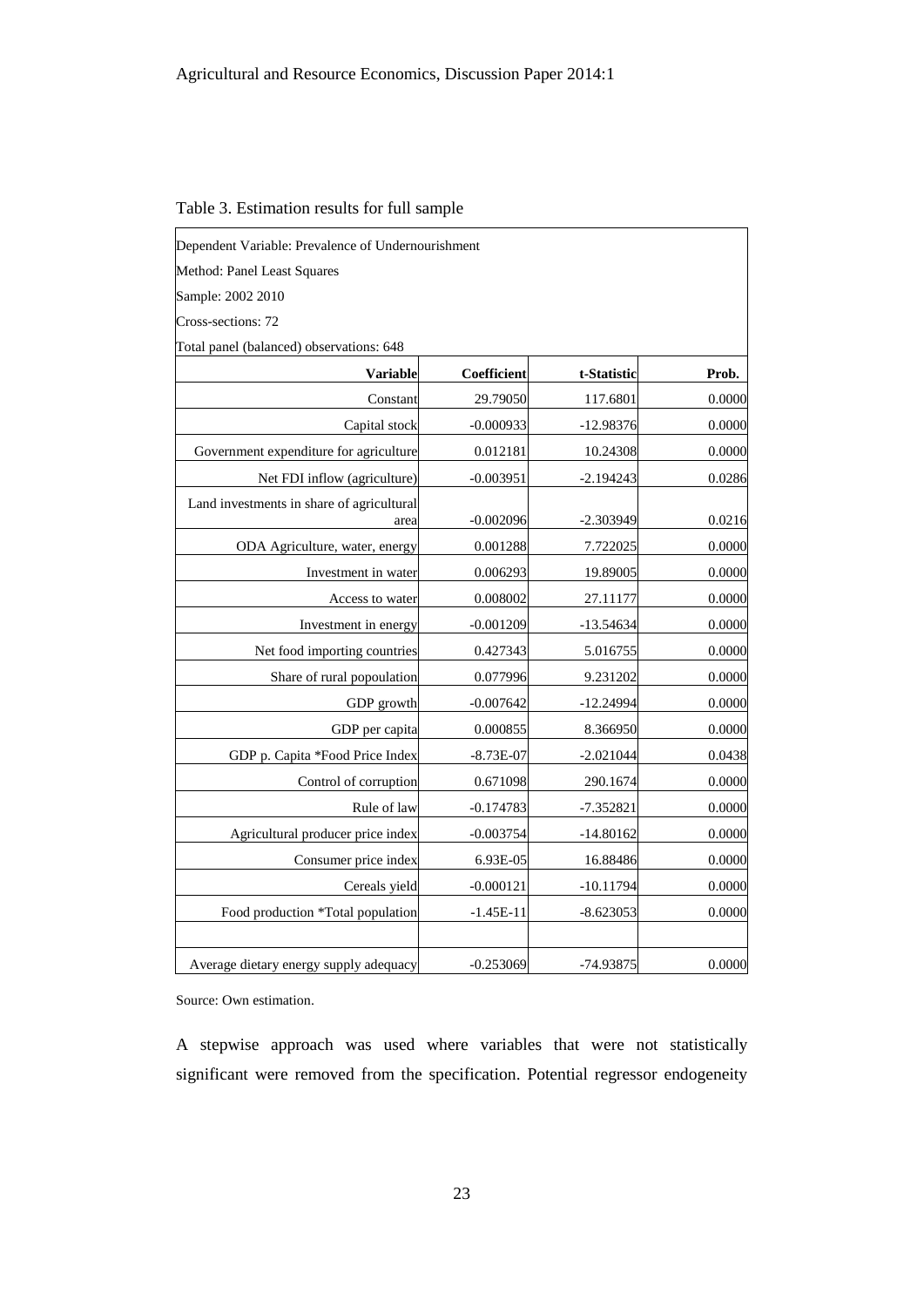and cross-section heteroscedasticity in the specification is addressed as (1) panel data implicitly provide internal instruments for endogenous regressors (Verbeek 2000: 312) and (2) White cross section standard errors are used.

In our sample, the main determinants showing a *positive effect* on food security measured by the PoU (i.e. decreasing the PoU) were (Table 3): GDP growth, good governance measured by a "rule of law" index, increasing agricultural producer prices, improving cereals yield (as a proxy for use of technological progress) and an Improvements in the overall calories provided (measured by the average dietary energy supply adequacy that is derived from the FAO Food Balance sheets). The interaction between GDP per capita and global food price development also has a positive impact indicating that if global food prices increases this potentially negative effect for consumers may be offset if GDP per capita also increases. A similar finding holds for the interaction between total population and food production where also here, a joint upward movement seems to be no threat to food security. A *worsening impact* on food security emanates from the net food importing status of a country, control of corruption, GDP per capita, the share of rural population in total population, an increase in the consumer price index and an improvement in access to water for the rural population. The findings for the net food importing status and the impact of the consumer price index are straightforward to interpret whereas for GDP per capita and the corruption control, this is somewhat more difficult.

With respect to the investment variables, the results confirm the findings from the descriptive analysis of investment patterns: Private capital (agricultural capital stock, net FDI inflow) significantly improves food security whereas agricultural government expenditure displays a negative impact on food security probably resulting from the fact that in some countries with worsening PoU rates the average expenditure per capita is rather high.

Land investments (measured by the share of land under investments contracts in overall agricultural area) follow the pattern of private investments displaying a decreasing effect on the PoU rate. This is in line with the findings from the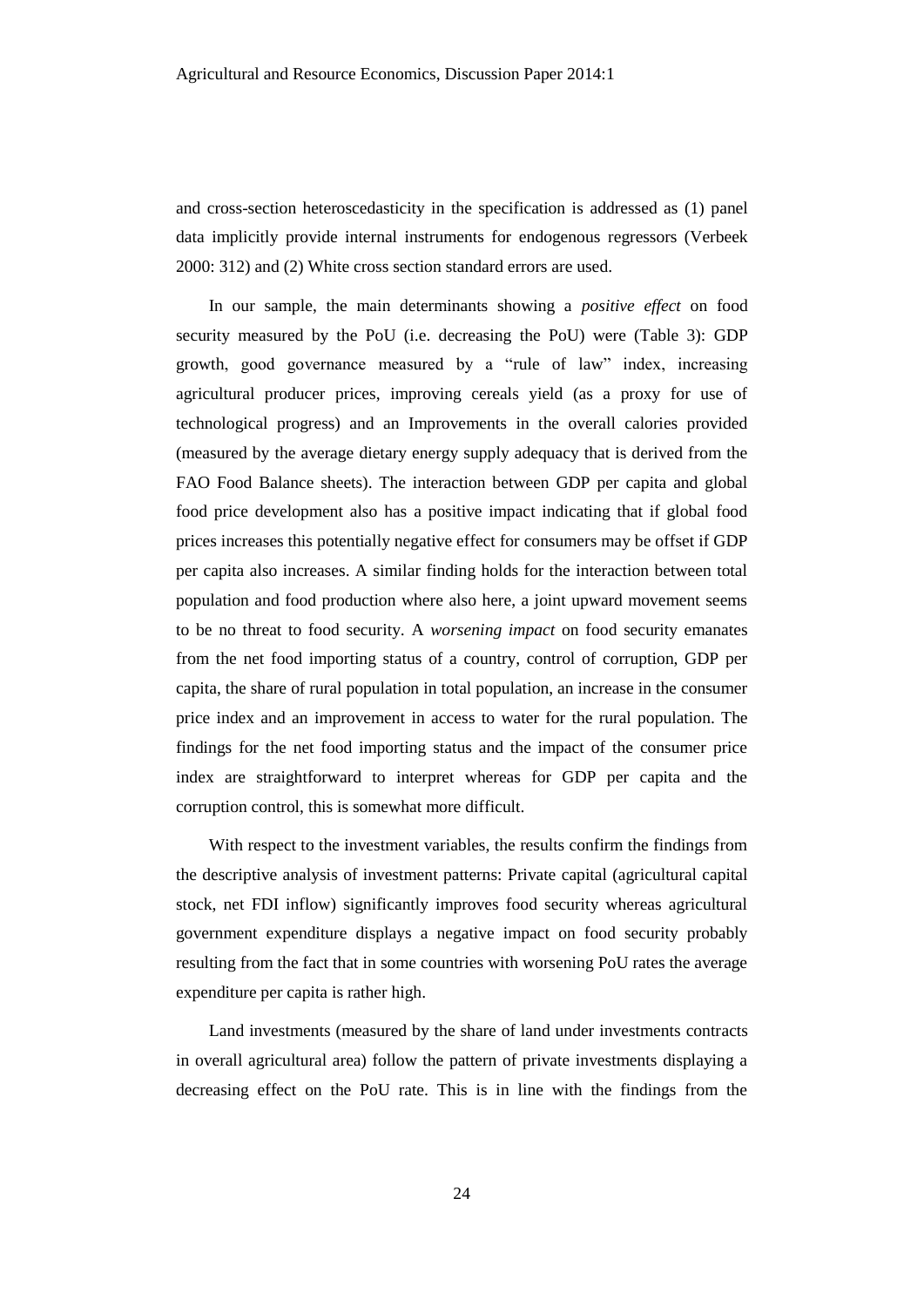descriptive analysis as in the countries with lower food insecurity we observe a slightly higher land area of under contract as well as in the good performing countries. Hence, the often two-edged effect of land investments on food security cannot be detected in this analysis but one should also keep in mind that this analysis is with national data whereas the land investment effects on food security are often more relevant on a local level in the region where the investments take place and hence may not be captured in the national analysis. Within the full sample, public foreign investments (ODA) did not provide very satisfying results which was already indicated by the descriptive analysis with the unclear picture when comparing spending on a per capita basis between the country groups. With respect to the "mixed" investment categories, water investments seem to have a negative impact on undernourishment whereas energy investments display a positive effect.

Overall, our findings are in line with results from the literature, as for example the also FAO highlights that agricultural FDI can have an important impact on food security if the host countries have a good functioning governance system (FAO 2013: 329). Similarly, the FAO shows that the PoU decreases when GDP per capita goes up (FAO 2012a: Fig.14). In the interaction with the global food price index this is also confirmed for our sample. Furthermore, the close negative connection between PoU and average dietary energy supply adequacy (FAO 2013b: Fig. 16) is also detected for our sample.

#### **4 Conclusions**

The results indicate the special relevance of private investments, domestic or foreign. Even the category of land investments shows a positive influence on food security. This puts the often claimed criticism that these investments raise hunger somewhat into perspective. Nevertheless, the findings underline the importance of the recently developed guidelines for private responsible spending so that these investments can maintain their potential positive influence. In contrast to the public debate agricultural ODA and the need to increase it are not that relevant in average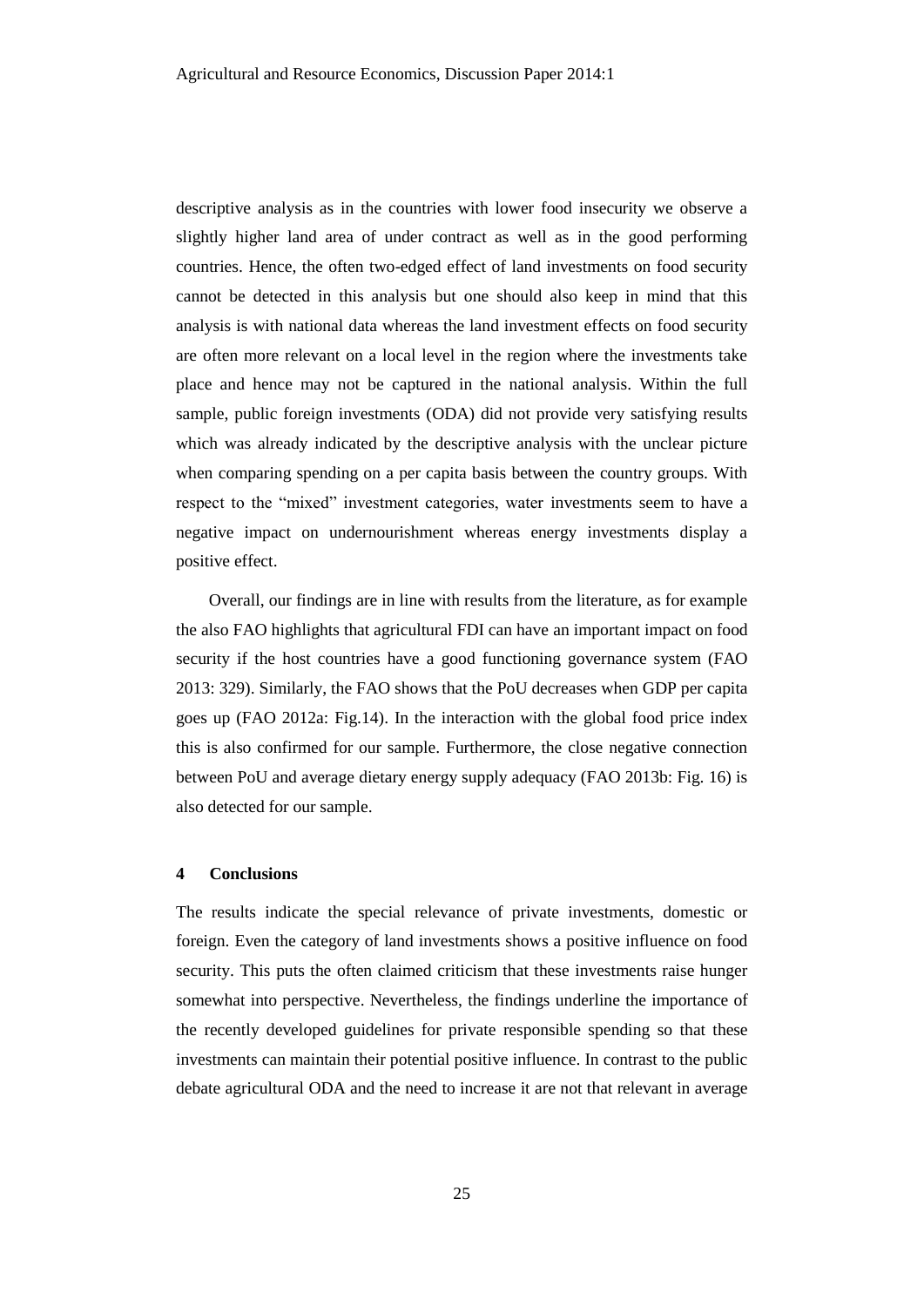at least in the medium-term. However, different conclusions may result for good and bad performing - as for the latter a positive impact on food security can be detected.

The domestic situation in target countries in terms of governance is relevant: Good governance supports food security. This issue is addressed in all recent guiding principles. Investing countries and companies should be sensitive of this issue when investing in countries with weak governance. Even though governance issues fall under national sovereignty and should thereby be addressed by the target country, investor countries and companies still have responsibilities. This entails either not investing in these countries or considering carefully the legal and political situation. Thereby negative results for food security e.g. via expropriating local farmers should be avoided.

#### **References**

- Black, R.E., Allen, L.H., Bhutta, Z.A., Caulfields, L, de Onis, M., Ezzati, M., Mathers, C., Rivera, J. (2008): Maternal and Child Undernutrition: global and Regional Exposure and Health Consequences, The Lancet 371(9608): 243-260.
- Brot für die Welt (2012): Development Criteria in Socially Responsible Investments – How to develop ethical and sustainable investment policies.
- Christiaensen, L., Demery, L. and Kuhl, J. (2010): The (Evolving) Role of Agriculture in Poverty Reduction. An Empirical Perspective. UNU-WIDER Working Paper No. 2010/36.
- Committee on World Food Security (2011): Policy Roundtable. How to Increase Food Security and Smallholder-Sensitive Investment in Agriculture.
- Council of the European Union (2013): Council conclusions on Food and Nutrition Security in external assistance.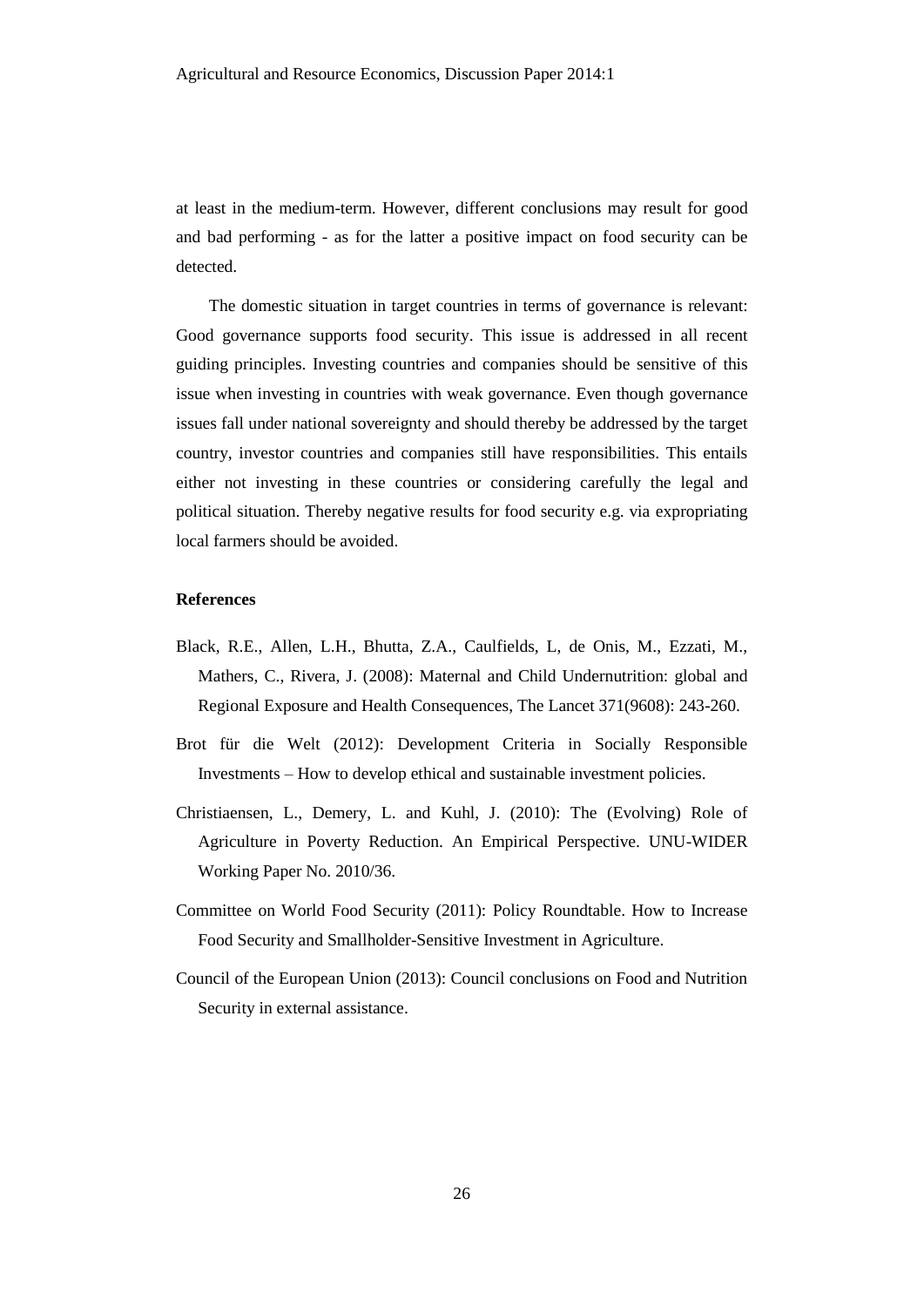- Economist Intelligence Unit (2013): Global Food Security Index 2013. An Annual Measure of the State of Global Food Security. The Economist Intelligence Unit Limited. London.
- Ecker, O., Breisinger, C. (2012): The Food Security System: A New Conceptual Framework. IFPRI Dicussion Paper 01166. Washington DC.
- FAO (1996): Rome Declaration on World Food Security. World Food Summit. Rome.
- FAO (2003): Food Security: Concepts and Measurement, in: FAO, Trade Reforms and Food Security: Conceptualizing the Linkages, Rom.
- FAO (2009): How to Feed the World in 2050, FAO, Rome 24-26 June 2009.
- FAO (2012a): The State of Food Insecurity in the World. Economic growth is necessary but not sufficient to accelerate reduction of hunger and malnutrition. Rome.
- FAO (2012b): The State of Food and Agriculture. Investing in agriculture for a better future. Rome.
- FAO (2012c): Principles for responsible agricultural investments (rai) in the context of food security and nutrition, Zero Draft.
- FAO (2012d): Voluntary Guidelines on the responsible tenure of land, fisheries and forests in the context of national food security.
- FAO (2013a): Trends and Impacts of Foreign Investment in Developing Country Agriculture. Evidence from Case Studies. Rome.
- FAO (2013b): The State of Food Insecurity in the World. The multiple dimension of food security. Rome.
- FAO (2013c): Food security indicators. FAO Economic and Social Development Department. http://www.fao.org/economic/ess/ess-fs/fs-data/en/. Last accessed: 1.12.2013.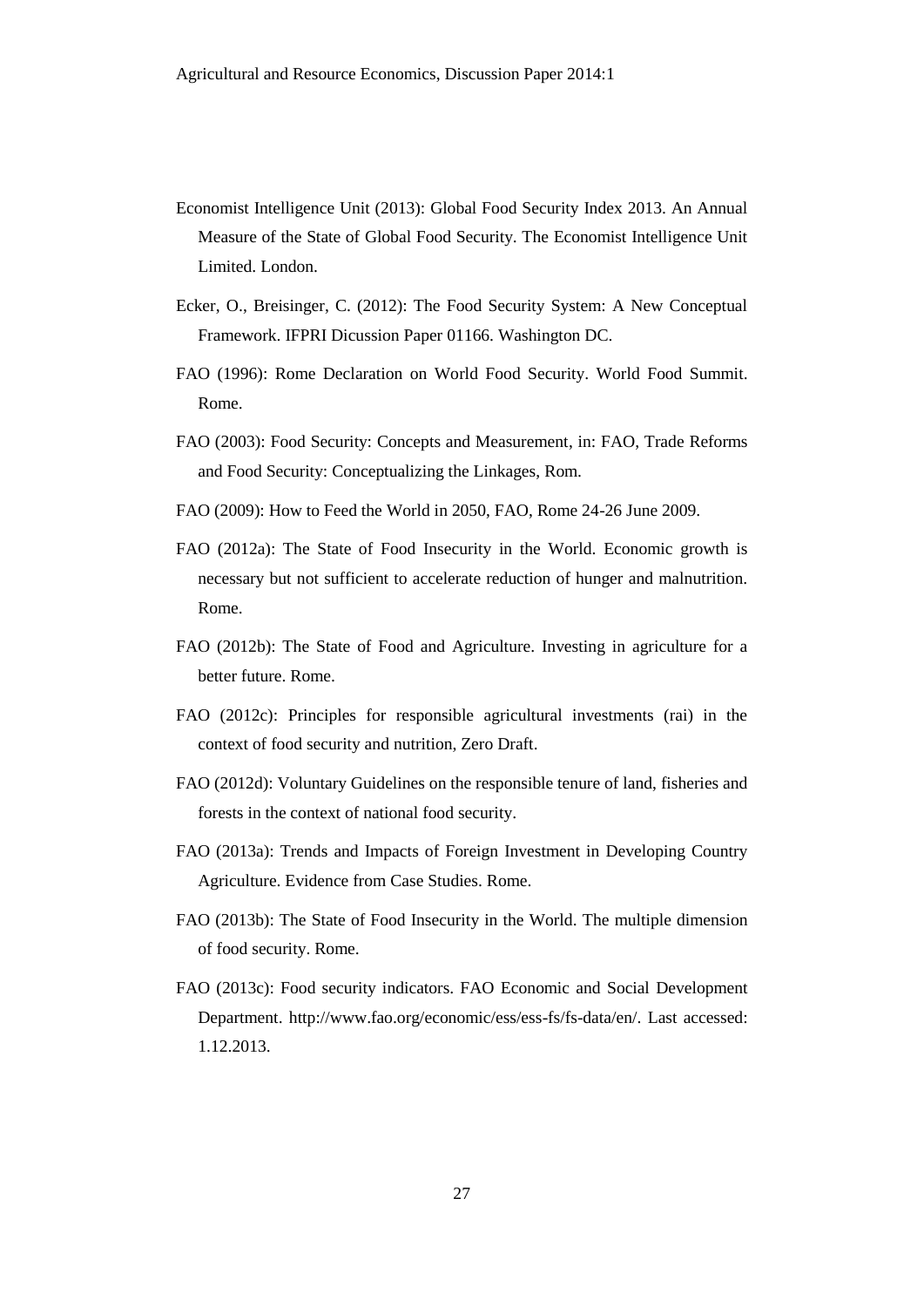- FAOSTAT (2013a): FAO data base. FAO statistics division. http://faostat.fao.org/. Last accessed: 1.12.2013.
- Heumesser, C. and Schmid, E. (2012): Trends in Foreign Direct Investment in the Agricultural Sector of Developing and Transition Countries. Universität für Bodenkultur, Wien.
- IFPRI (2010): SPEED Statistics of Public Expenditure for Economic Development, prepared by Sangeetha Malaiyandi.
- International Covenant on Economic, Social and Cultural Rights (1966), Adopted and opened for signature, ratification and accession by General Assembly resolution 2200A (XXI) of 16 December 1966, entry into force 3 January 1976, in accordance with article 27, <http://www.ohchr.org/EN/ProfessionalInterest/Pages/CESCR.aspx>.
- Lay, J. and Nolte, K.- (2011): Neuer "Landraub" in Afrika? GIGA-Focus Nr. 1.
- Landmatrix (2013). The Online Public Database on Land Deals. http://www.landmatrix.org/. Last accessed: 15.9.2013.
- Mogues, T., Yu, B., Fan, S. and McBride, L. (2012): The impacts of public investment in and for agriculture, Synthesis of the existing evidence, ESA Working Paper No. 12-07 October 2012.
- Morris, M., Pingali, P., Gregersen, H. and Kelley, T. (2003): Assessing the impact of agricultural research: an overview. In: Quarterly Journal of International Agriculture 42 (2): 127-148.
- OECD (2006): Risk Awareness tool for Multinational Enterprises in Weak Governance Zones. Paris.
- OECD (2012a): Improving Food Security. Emerging Evaluation Lessons. (Evaluation Insights No. 5). Paris.
- OECD (2012b): Guidelines for Multinational Enterprises, 5th update of Guidelines of 1976.Paris.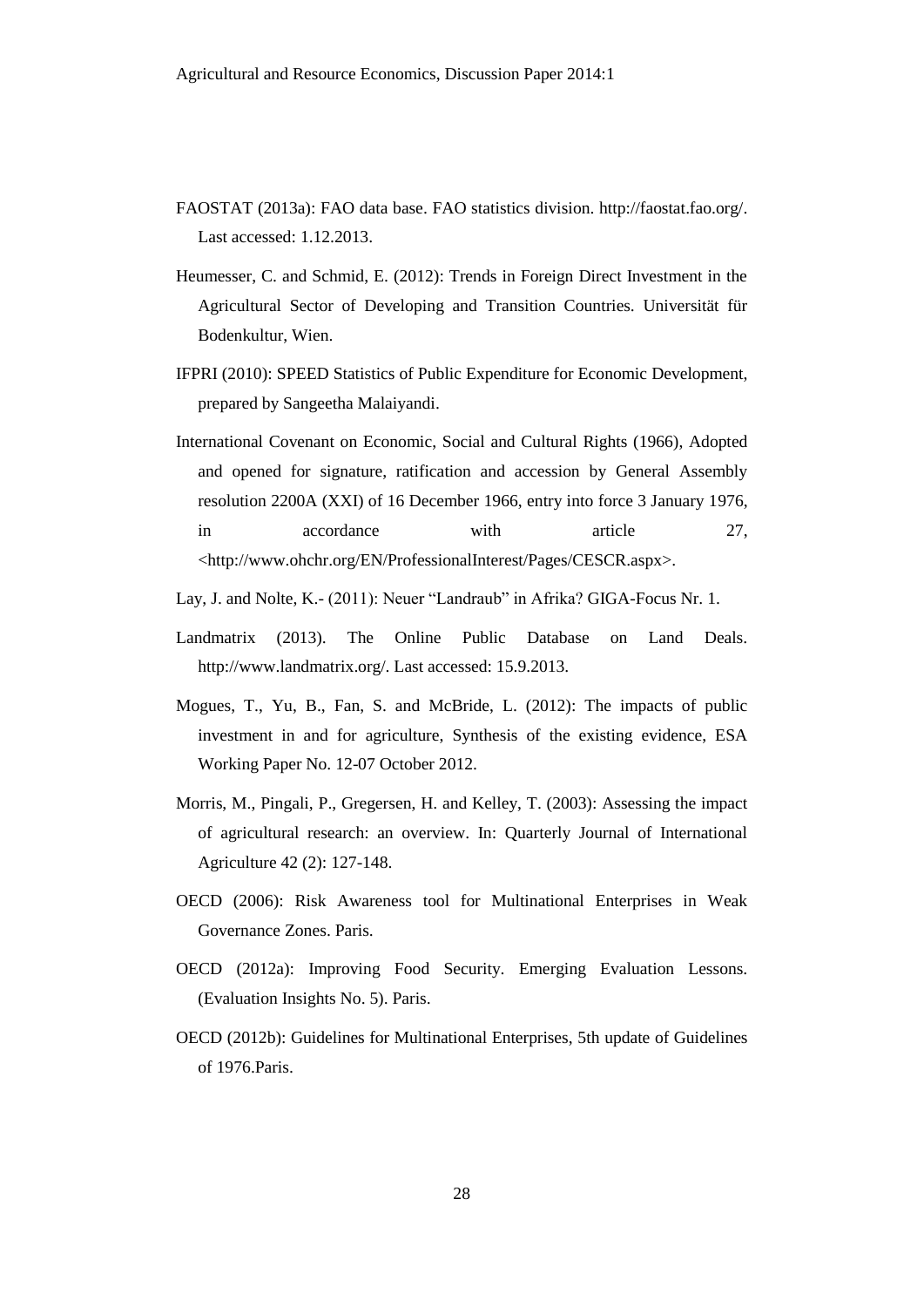- OECD (2013a): Agricultural Statistics, Edition of the OECD Environmental Database. Paris.
- OECD (2013b): A Policy Framework for Investment in Agriculture. Paris.
- OECD (2013c): Aid Statistics. http://www.oecd.org/dac/stats/. Last accessed 15.9.2013. Paris.
- Oxfam (2012): Tipping the Balance: Policies to shape agricultural investments and markets in favour of small-scale farmers.
- Pangaribowo, E., Gerber, N., Torero, M. (2013): Food and nutrition security indicators: A review. ZEF Working Paper 108. Bonn.
- Rakotoarisoa, M. (2011): Contribution to the Analyses of the Effects of Foreign Agricultural Investment on the Food Sector and Trade in Sub-Saharan Africa (FAO Commodity and Trade Policy Research Working Paper 33).
- Rudloff, B. (2012): Kein schöner Land. Gesucht: Ein Schutzschirm gegen Risiken aus europäischen und deutschen Landinvestitionen in Entwicklungsländern, SWP-Studie. Berlin.
- Ruggie, J. (2011): Guiding Principles on Business and Human Rights: Implementing the United Nations 'Protect, Respect and Remedy' Framework" proposed by UN Special Representative John Ruggie.
- Smith, L.C., Obeid, A.E.El, Jensen, H.H. (2000): The Geography and Causes of Food Insecurity in Developing countries. Agricultural Economics 22: 199-215.
- UN (2013): UN Office of the High Representative for the Least Developed Countries. http://unohrlls.org/about-ldcs/. Last accessed 1.10.2013.
- UNICEF (1991): The state of world's children, 1991. New York.
- UNICEF (1998): The state of world's children, 1998. New York.
- UNCTAD (2009): World Investment Report 2009. Transnational Corporations, Agricultural Production and Development. Geneva.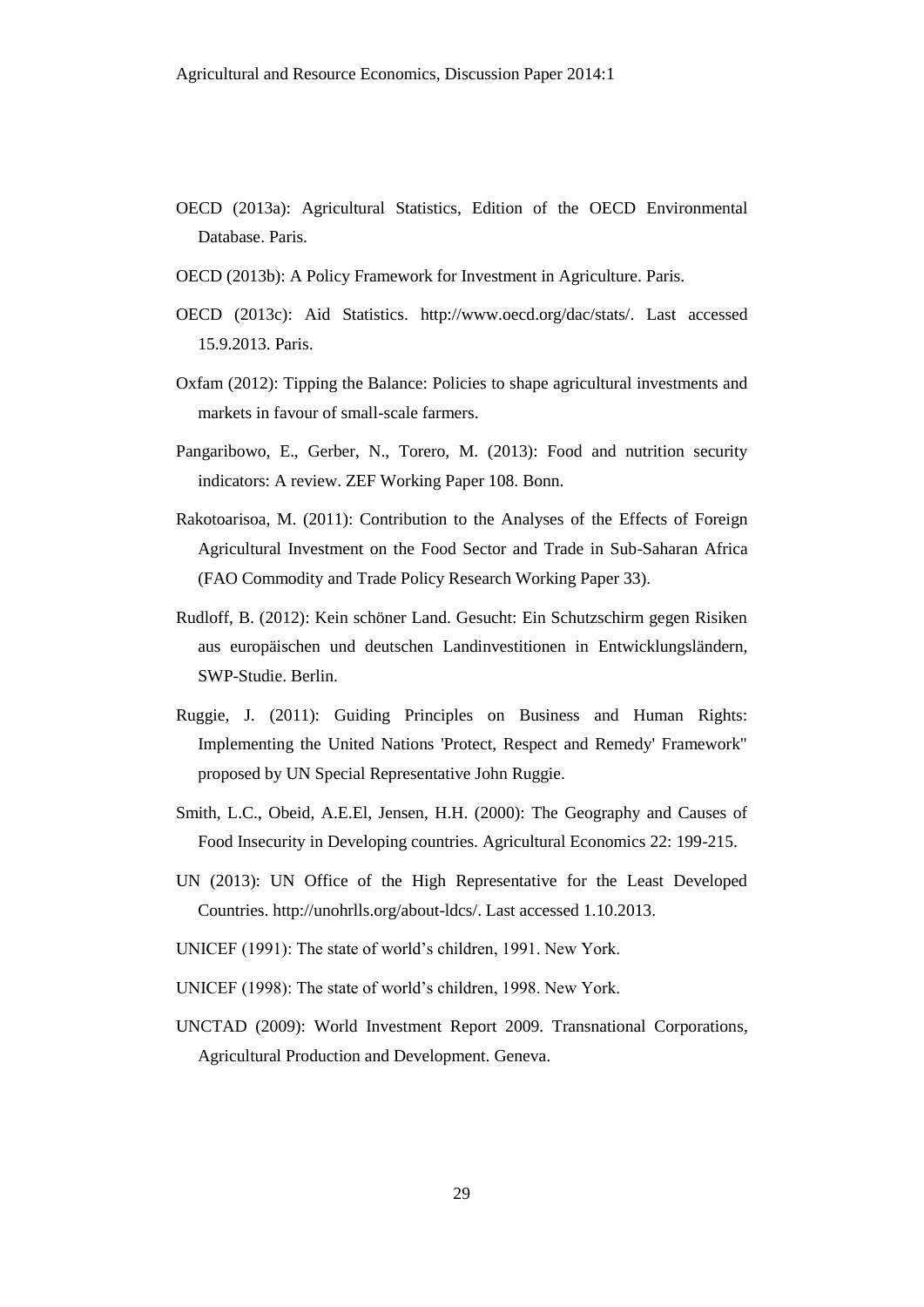- UNCTAD (2013a): The Principles for Responsible Agricultural Investment (PRAI), <http://unctad.org/en/Pages/DIAE/G-20/PRAI.aspx>.
- UNCTAD (2013b): Towards a new generation of international investment policies: UNCTAD's fresh approach to multilateral investment policy making, IAA issues' note No. 5.
- WB (2013a): How we Classify Countries. http://data.worldbank.org /about/country-classifications. Last accessed. 20.12.2013.
- WB (2013b): World Development Indicators. http://data.worldbank.org/datacatalog/world-development-indicators. Last accessed. 20.12.2013.
- WB (2013c): Worldwide Governance Indicators. http://info.worldbank.org /governance/wgi/index.aspx#home. Last accessed 1.12.2013.